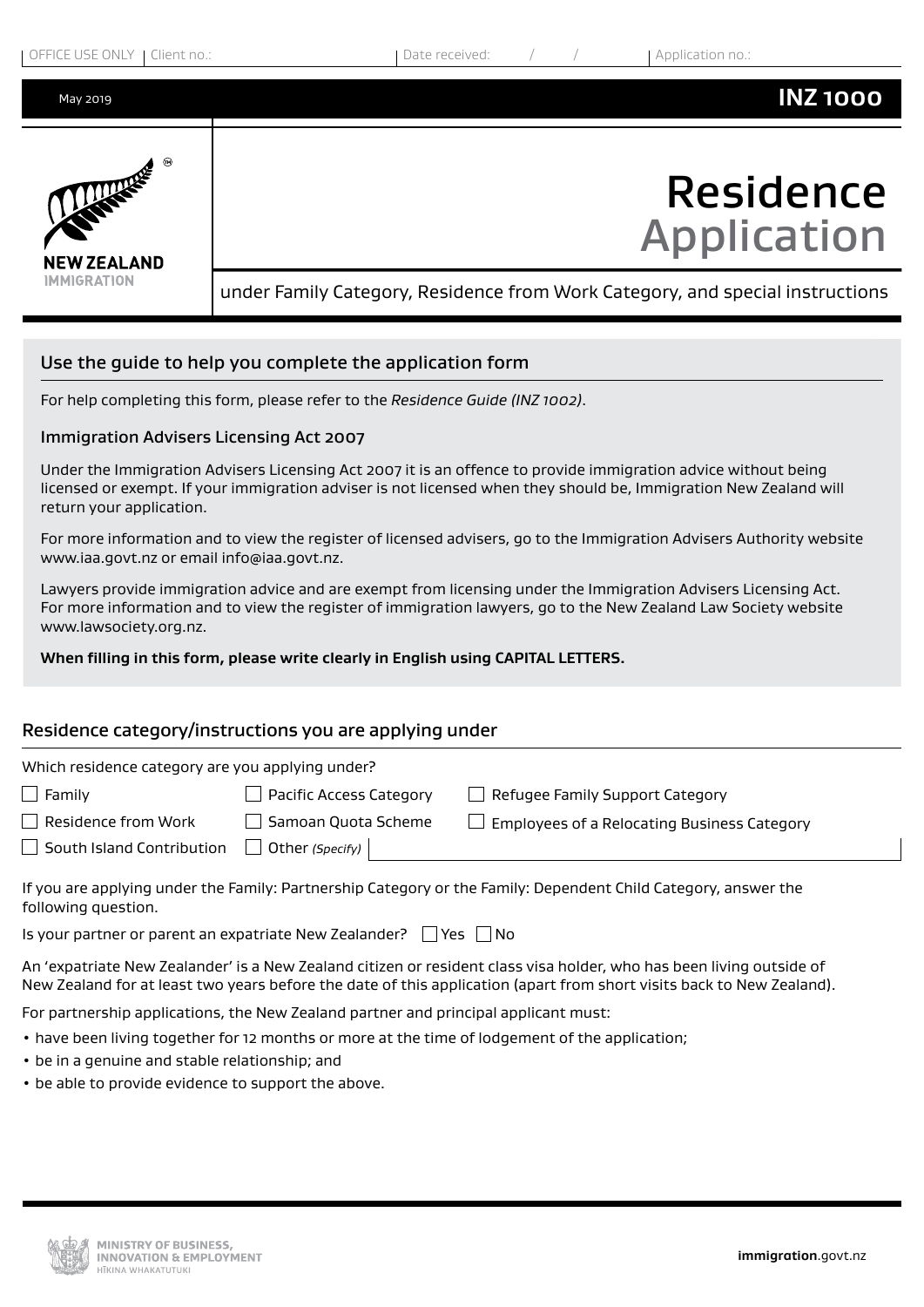I

|  | <b>Section A</b> Principal applicant's personal details |  |
|--|---------------------------------------------------------|--|
|  |                                                         |  |

|                | All principal applicants must complete this section.                                                                                                                         |
|----------------|------------------------------------------------------------------------------------------------------------------------------------------------------------------------------|
|                | Attach two passport-size photographs of yourself here.<br>The photographs must be less than six months old.<br>Write your full name on the back of the photographs.          |
| O              | For more information about the questions in this section, see<br>4.5cm<br>4.5cm<br>'Completing Section A: Principal applicant's personal details'<br>in the Residence Guide. |
| A <sub>1</sub> | Name as shown in passport                                                                                                                                                    |
|                | 3.5cm<br>3.5cm<br>Family/last name                                                                                                                                           |
|                | Given/first name(s)                                                                                                                                                          |
| A <sub>2</sub> | $Mr \t Mrs \t Ms \t Ms$ Miss Dr Other (specify)<br>Preferred title                                                                                                           |
| A <sub>3</sub> | Other names you are known by or have ever been known by                                                                                                                      |
|                |                                                                                                                                                                              |
| A4             | Your name in ethnic script                                                                                                                                                   |
| A <sub>5</sub> | Gender $\Box$ Male $\Box$ Female<br>A6 Date of birth <b>D</b> D IM M IY IY IY IY                                                                                             |
| <b>A7</b>      | Town/city of birth                                                                                                                                                           |
|                | Country of birth                                                                                                                                                             |
| A <sub>8</sub> | Other citizenships you hold                                                                                                                                                  |
| A9             | Partnership status:<br>Partner/De facto<br>Single<br>Separated<br>Divorced<br>$\Box$ Married/in civil union<br>$\Box$ Engaged<br>$\Box$ Widowed                              |
|                | For definition of partner, see 'Completing Section D: Partner's personal details' in the Residence Guide.                                                                    |
| A10            | What is your main occupation?                                                                                                                                                |
| <b>A11</b>     | Details of all passports held                                                                                                                                                |
|                | Passport 1                                                                                                                                                                   |
|                | Country<br>Number                                                                                                                                                            |
|                | <b>DIPINATIVITY SUE date DIPINATIVITY Place of issue</b><br>Expiry date                                                                                                      |
|                | Family/last name as shown in passport<br>Given/first name(s) as shown in passport                                                                                            |
|                |                                                                                                                                                                              |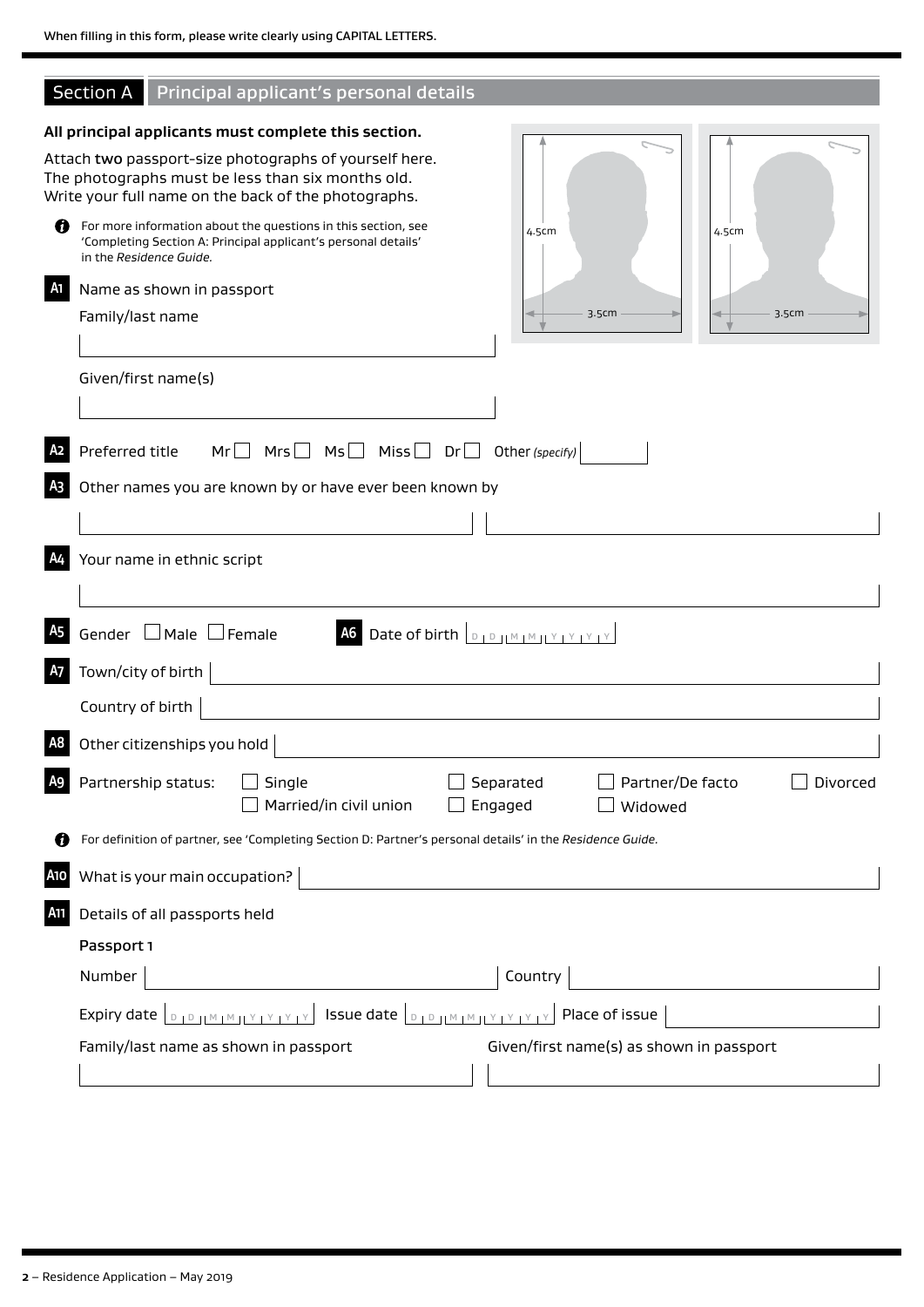## Passport 2

 $\cdots$ 

| Number                                                                  | Country                                  |
|-------------------------------------------------------------------------|------------------------------------------|
| Expiry date<br>Issue date<br>$V + V + V$<br>$\mathbb{F}_{\mathbb{D}}$ . | Place of issue                           |
| Family/last name as shown in passport                                   | Given/first name(s) as shown in passport |
|                                                                         |                                          |
| Passport 3                                                              |                                          |
| Number                                                                  | Country                                  |
| Issue date<br>Expiry date<br>Y I Y                                      | Place of issue                           |
| Family/last name as shown in passport                                   | Given/first name(s) as shown in passport |
|                                                                         |                                          |

# Section B Contact details

|            | All principal applicants must complete this section.                                                                                                   |                                   |  |  |
|------------|--------------------------------------------------------------------------------------------------------------------------------------------------------|-----------------------------------|--|--|
|            | For more information on the questions in this section see 'Completing Section B: Contact details' in the Residence Guide.                              |                                   |  |  |
| <b>B</b> 1 | Your residential address and telephone number in your home country                                                                                     |                                   |  |  |
|            | Address                                                                                                                                                |                                   |  |  |
|            |                                                                                                                                                        |                                   |  |  |
|            | Telephone (daytime)                                                                                                                                    | Telephone (evening)               |  |  |
|            | Email<br>Fax                                                                                                                                           |                                   |  |  |
| B2         | Your New Zealand residential address and telephone number (if you are already in New Zealand)                                                          |                                   |  |  |
|            | Address<br><u> 1989 - Johann Stein, mars an deus Amerikaansk kommunister (</u>                                                                         |                                   |  |  |
|            |                                                                                                                                                        |                                   |  |  |
|            | Telephone (daytime)                                                                                                                                    | Telephone (evening)               |  |  |
|            | Fax<br>Email                                                                                                                                           |                                   |  |  |
| B3         | Name and address for communication about this application                                                                                              |                                   |  |  |
|            | $\Box$ Same as address at $\lceil_{\mathsf{B}\mathsf{I}}\rceil$ , or $\Box$ Same as address at $\lceil_{\mathsf{B}\mathsf{2}}\rceil$ , or $\Box$ Other |                                   |  |  |
|            | Name of contact person                                                                                                                                 |                                   |  |  |
|            | Organisation name (if applicable) and address                                                                                                          |                                   |  |  |
|            |                                                                                                                                                        |                                   |  |  |
|            | New Zealand Business Number (if applicable)                                                                                                            | For help search: www.nzbn.govt.nz |  |  |
|            | Telephone (daytime)                                                                                                                                    | Telephone (evening)               |  |  |
|            | Fax<br>Email                                                                                                                                           |                                   |  |  |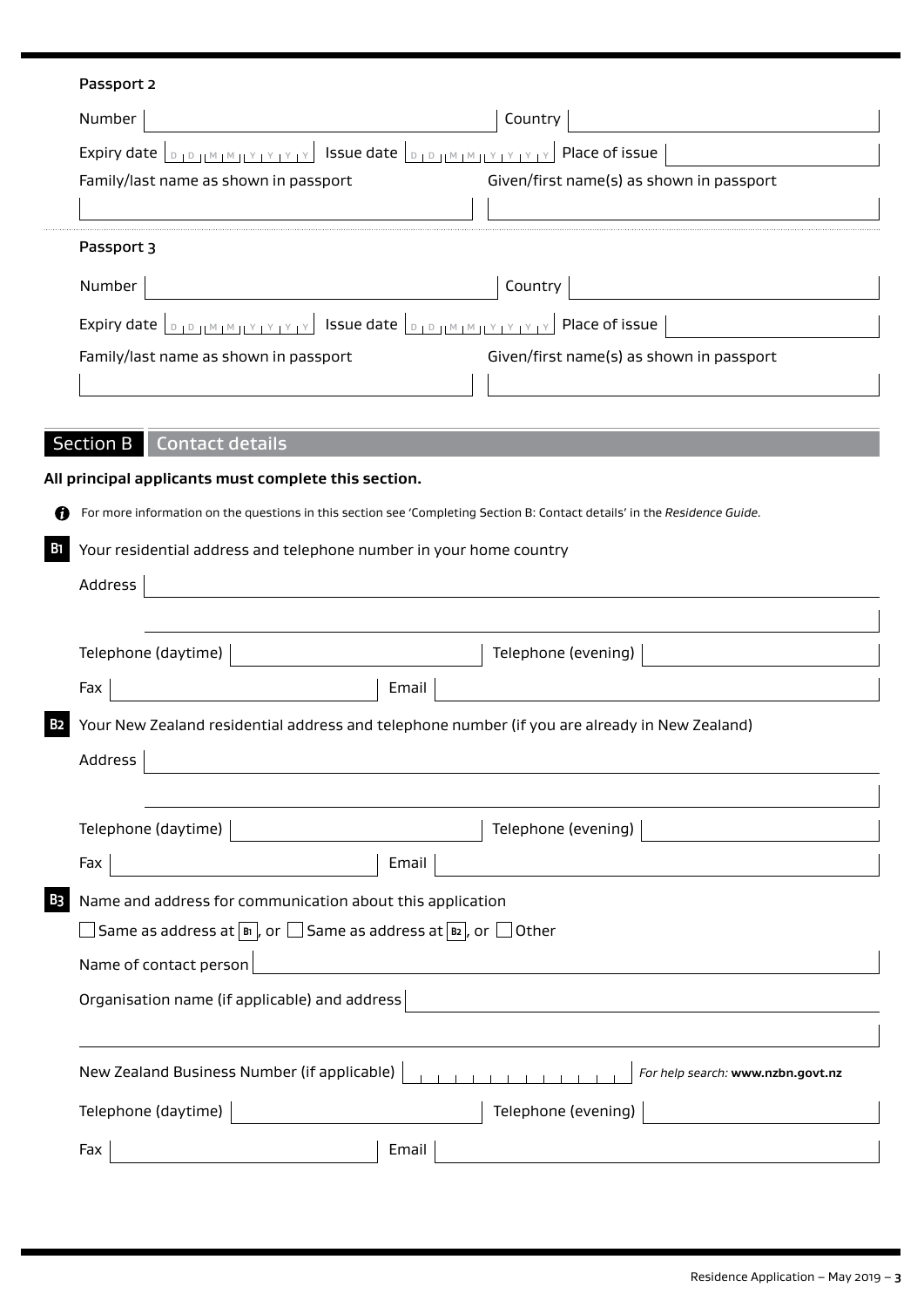|      | Do you authorise the person stated at $\overline{B_3}$ to act on your behalf? $\Box$ Yes $\Box$ No                                                                                      |
|------|-----------------------------------------------------------------------------------------------------------------------------------------------------------------------------------------|
|      | Do you authorise all other licensed immigration advisers or persons exempt from licensing who work for the<br>organisation named at $\boxed{B3}$ to act on your behalf (if applicable)? |
|      | <b>Nes</b> Note: the person identified at $ B_3 $ will receive all communication from Immigration New Zealand.                                                                          |
|      | $\Box$ No Only the person indicated at $\Box$ may act on my behalf.                                                                                                                     |
| B6 I | Have you received immigration advice on this application?                                                                                                                               |
| 61   | You can find a definition of immigration advice at www.immigration.govt.nz/advice.                                                                                                      |
|      | Yes Make sure that your immigration adviser completes Section R: Immigration adviser's details.                                                                                         |
|      | No                                                                                                                                                                                      |
|      |                                                                                                                                                                                         |

# Section C Principal applicant's family details

**C1** Give details of all your family, whether migrating with you or not, including those adopted legally or by custom. It is not necessary to list deceased family members.

For definition of partner, see 'Completing Section D: Partner's personal details' in the *Residence Guide.*

*Note: if you do not declare all your family members, your residence application could be declined. If you are granted residence and it is later found that all family members were not declared, you may become liable for deportation. In addition, any family members not declared may not be eligible for residence.*

|           | Parents (biological and adoptive). If both parents are deceased, give details of legal guardians (if any) and/or grandparents. |                             |  |                                                                         |                      |  |  |
|-----------|--------------------------------------------------------------------------------------------------------------------------------|-----------------------------|--|-------------------------------------------------------------------------|----------------------|--|--|
| Full name | Gender<br>(M/F)                                                                                                                | Date of birth<br>(DD/MM/YY) |  | Partnership status<br>(e.g. single, married,<br>partner/de facto, etc.) | Country of residence |  |  |
|           |                                                                                                                                |                             |  |                                                                         |                      |  |  |
|           |                                                                                                                                |                             |  |                                                                         |                      |  |  |
|           |                                                                                                                                |                             |  |                                                                         |                      |  |  |
|           |                                                                                                                                |                             |  |                                                                         |                      |  |  |
|           |                                                                                                                                |                             |  |                                                                         |                      |  |  |
|           |                                                                                                                                |                             |  |                                                                         |                      |  |  |

| Brothers and sisters (including half-, step- and adopted brothers and sisters). |                 |                             |  |                                                                         |                      |  |
|---------------------------------------------------------------------------------|-----------------|-----------------------------|--|-------------------------------------------------------------------------|----------------------|--|
| Full name                                                                       | Gender<br>(M/F) | Date of birth<br>(DD/MM/YY) |  | Partnership status<br>(e.g. single, married,<br>partner/de facto, etc.) | Country of residence |  |
|                                                                                 |                 |                             |  |                                                                         |                      |  |
|                                                                                 |                 |                             |  |                                                                         |                      |  |
|                                                                                 |                 |                             |  |                                                                         |                      |  |
|                                                                                 |                 |                             |  |                                                                         |                      |  |
|                                                                                 |                 |                             |  |                                                                         |                      |  |
|                                                                                 |                 |                             |  |                                                                         |                      |  |
|                                                                                 |                 |                             |  |                                                                         |                      |  |
|                                                                                 |                 |                             |  |                                                                         |                      |  |
|                                                                                 |                 |                             |  |                                                                         |                      |  |
|                                                                                 |                 |                             |  |                                                                         |                      |  |
|                                                                                 |                 |                             |  |                                                                         |                      |  |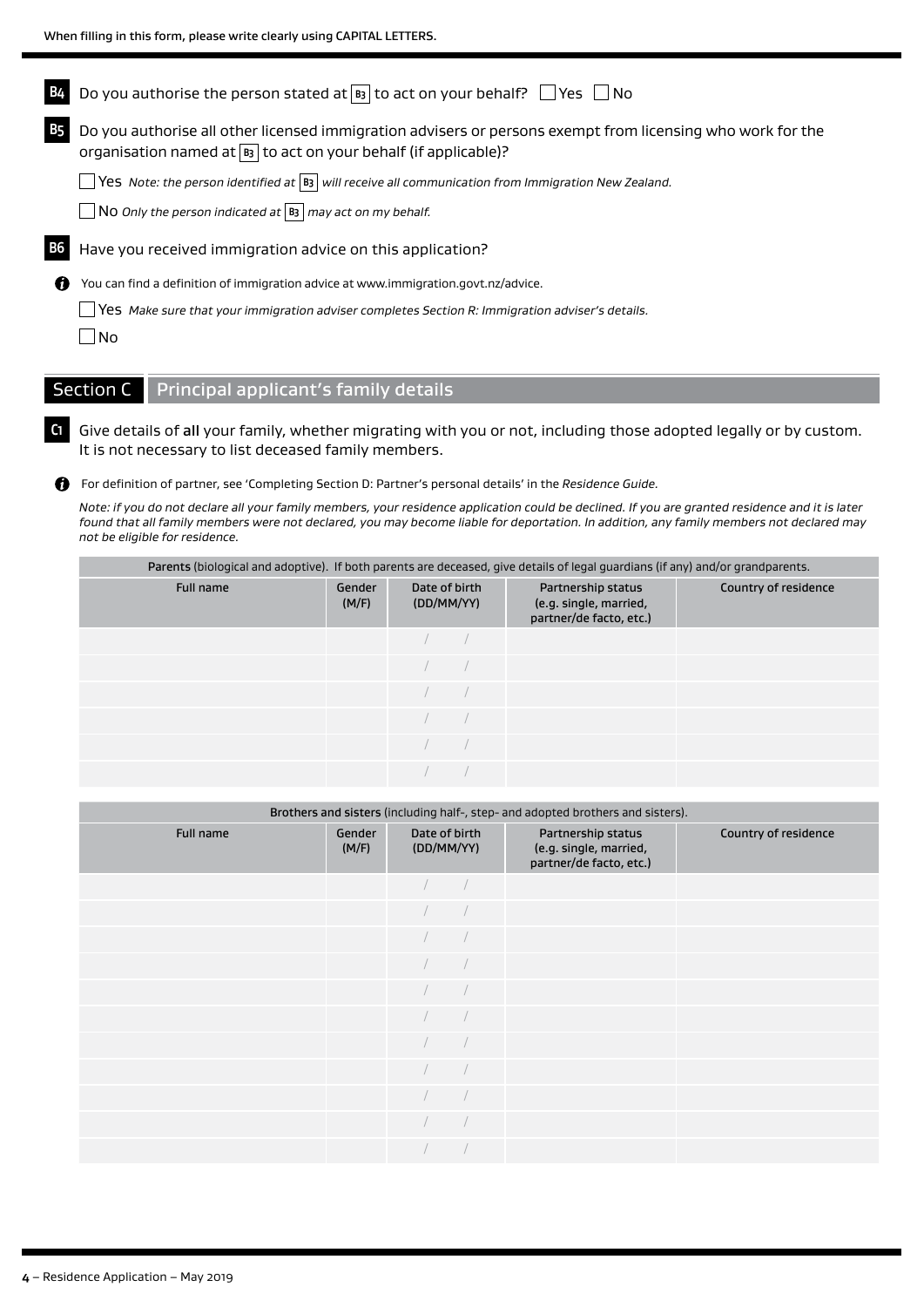| Children (including biological, adopted and step-children, including those from previous marriages/relationships). |                 |  |                             |                                                                         |                         |                                                         |
|--------------------------------------------------------------------------------------------------------------------|-----------------|--|-----------------------------|-------------------------------------------------------------------------|-------------------------|---------------------------------------------------------|
| Full name                                                                                                          | Gender<br>(M/F) |  | Date of birth<br>(DD/MM/YY) | Partnership status<br>(e.g. single, married,<br>partner/de facto, etc.) | Country of<br>residence | Does the person<br>intend to migrate<br>with you? (Y/N) |
|                                                                                                                    |                 |  |                             |                                                                         |                         |                                                         |
|                                                                                                                    |                 |  |                             |                                                                         |                         |                                                         |
|                                                                                                                    |                 |  |                             |                                                                         |                         |                                                         |
|                                                                                                                    |                 |  |                             |                                                                         |                         |                                                         |
|                                                                                                                    |                 |  |                             |                                                                         |                         |                                                         |
|                                                                                                                    |                 |  |                             |                                                                         |                         |                                                         |
|                                                                                                                    |                 |  |                             |                                                                         |                         |                                                         |
|                                                                                                                    |                 |  |                             |                                                                         |                         |                                                         |
|                                                                                                                    |                 |  |                             |                                                                         |                         |                                                         |
|                                                                                                                    |                 |  |                             |                                                                         |                         |                                                         |
|                                                                                                                    |                 |  |                             |                                                                         |                         |                                                         |
|                                                                                                                    |                 |  |                             |                                                                         |                         |                                                         |

# Section D Partner's personal details

**A partner may be either legally married, or in a civil union, or in a de facto relationship (whether opposite or same sex).**

For more information on the questions in this section see 'Completing Section D: Partner's personal details' in the *Residence Guide.* 

|                | Attach two passport-size photographs of your partner<br>here. The photographs must be less than six months old.<br>Write your partner's full name on the back of the photograph. |                                                          |       |
|----------------|----------------------------------------------------------------------------------------------------------------------------------------------------------------------------------|----------------------------------------------------------|-------|
| D <sub>1</sub> | Partner's name as shown in passport                                                                                                                                              |                                                          |       |
|                | Family/last name                                                                                                                                                                 | 4.5cm                                                    | 4.5cm |
|                | Given/first name(s)                                                                                                                                                              | 3.5cm                                                    | 3.5cm |
| D <sub>2</sub> | Partner's preferred title                                                                                                                                                        |                                                          |       |
|                |                                                                                                                                                                                  |                                                          |       |
| D <sub>3</sub> | Other names your partner is known by or has ever been known by                                                                                                                   |                                                          |       |
|                |                                                                                                                                                                                  |                                                          |       |
| D <sub>4</sub> | Partner's name in ethnic script                                                                                                                                                  |                                                          |       |
| <b>D5</b>      | Partner's gender $\Box$ Male $\Box$ Female                                                                                                                                       | D6 Date of birth $D_{\text{DD}}M_{\text{M}}M_{\text{N}}$ |       |
| D7             | Partner's town/city of birth                                                                                                                                                     |                                                          |       |
|                | Partner's country of birth                                                                                                                                                       |                                                          |       |
| D <sub>8</sub> | Other citizenships your partner holds                                                                                                                                            |                                                          |       |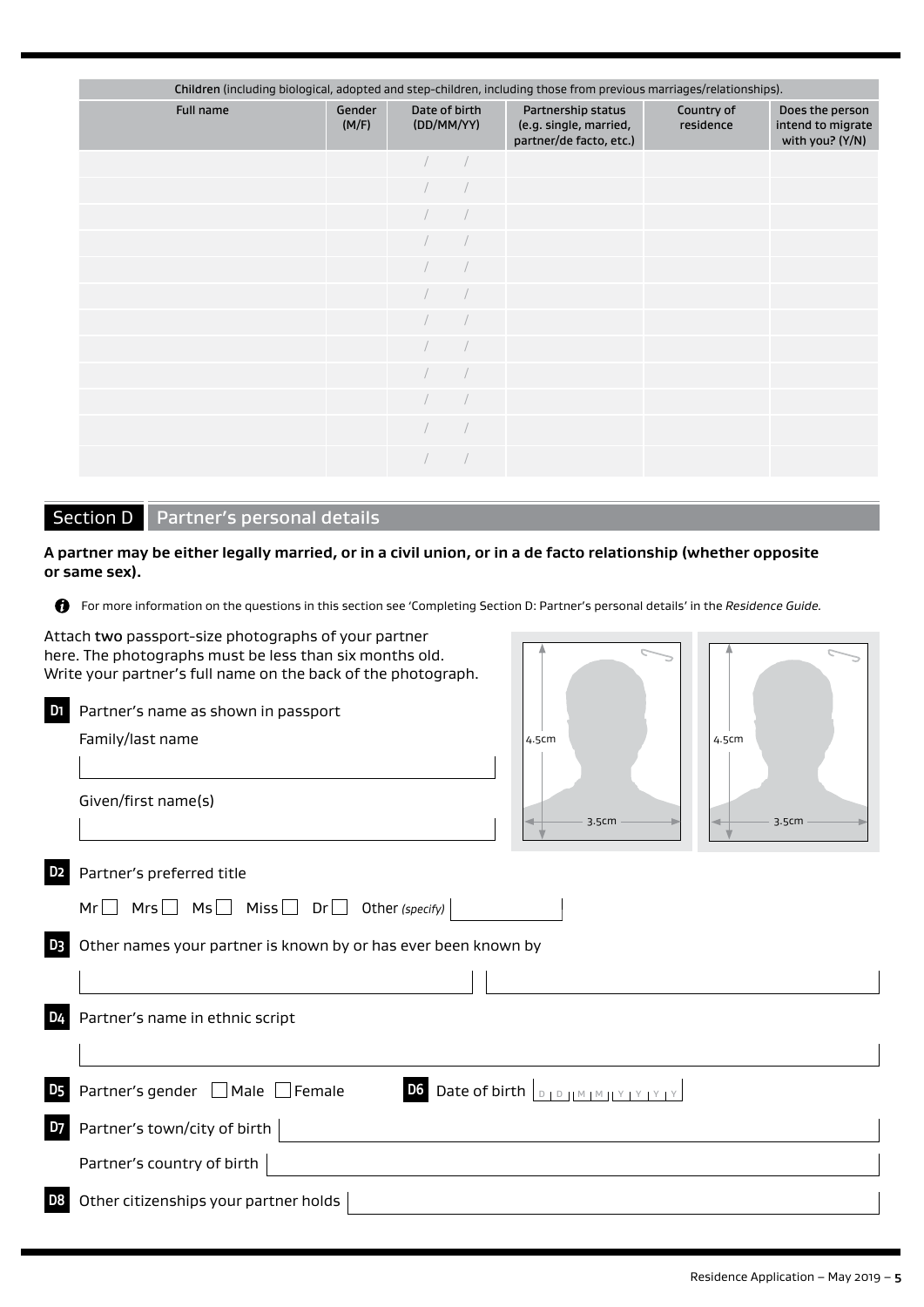| D9  | Details of all passports held by your partner                                                                                                                                              |                                          |
|-----|--------------------------------------------------------------------------------------------------------------------------------------------------------------------------------------------|------------------------------------------|
|     | Passport 1                                                                                                                                                                                 |                                          |
|     | Number                                                                                                                                                                                     | Country                                  |
|     |                                                                                                                                                                                            |                                          |
|     | Family/last name as shown in passport                                                                                                                                                      | Given/first name(s) as shown in passport |
|     |                                                                                                                                                                                            |                                          |
|     | Passport 2                                                                                                                                                                                 |                                          |
|     | Number                                                                                                                                                                                     | Country                                  |
|     | Expiry date $ _{D}$ $_{D}$ $_{H}$ $_{H}$ $_{H}$ $_{H}$ $_{V}$ $_{V}$ $_{V}$ $_{V}$ $_{V}$ issue date $ _{D}$ $_{D}$ $_{H}$ $_{H}$ $_{H}$ $_{V}$ $_{V}$ $_{V}$ $_{V}$ $_{V}$ Place of issue |                                          |
|     | Family/last name as shown in passport                                                                                                                                                      | Given/first name(s) as shown in passport |
|     |                                                                                                                                                                                            |                                          |
|     | Passport 3                                                                                                                                                                                 |                                          |
|     | Number                                                                                                                                                                                     | Country                                  |
|     | Expiry date $ _{D+D+H^M+H^M+Y+Y+Y} $ Issue date $ _{D+D+H^M+H^M+Y+Y+Y}$                                                                                                                    | Place of issue                           |
|     | Family/last name as shown in passport                                                                                                                                                      | Given/first name(s) as shown in passport |
|     |                                                                                                                                                                                            |                                          |
| D10 | Is your partner included in this application?                                                                                                                                              |                                          |
|     | Yes You must provide evidence of your relationship as described in 'Completing Section D: Partner's personal details' in the<br>Residence Guide (INZ 1002).<br> No                         |                                          |

# Section E Partner's family details

**E1** Give details of all your partner's family, whether migrating with you or not, including those adopted legally or by custom. It is not necessary to list deceased family members.

For definition of partner, see 'Completing Section D: Partner's personal details' in the *Residence Guide.*

*Note: if you do not declare all your partner's family members, your residence application could be declined. If you are granted residence and it is later found that all family members were not declared, you may become liable for deportation. In addition, any family members not declared may not be eligible for residence.*

| Parents (biological and adoptive). If both parents are deceased, give details of legal guardians (if any) and/or grandparents. |                 |                             |  |                                                                         |                      |  |
|--------------------------------------------------------------------------------------------------------------------------------|-----------------|-----------------------------|--|-------------------------------------------------------------------------|----------------------|--|
| Full name                                                                                                                      | Gender<br>(M/F) | Date of birth<br>(DD/MM/YY) |  | Partnership status<br>(e.g. single, married,<br>partner/de facto, etc.) | Country of residence |  |
|                                                                                                                                |                 |                             |  |                                                                         |                      |  |
|                                                                                                                                |                 |                             |  |                                                                         |                      |  |
|                                                                                                                                |                 |                             |  |                                                                         |                      |  |
|                                                                                                                                |                 |                             |  |                                                                         |                      |  |
|                                                                                                                                |                 |                             |  |                                                                         |                      |  |
|                                                                                                                                |                 |                             |  |                                                                         |                      |  |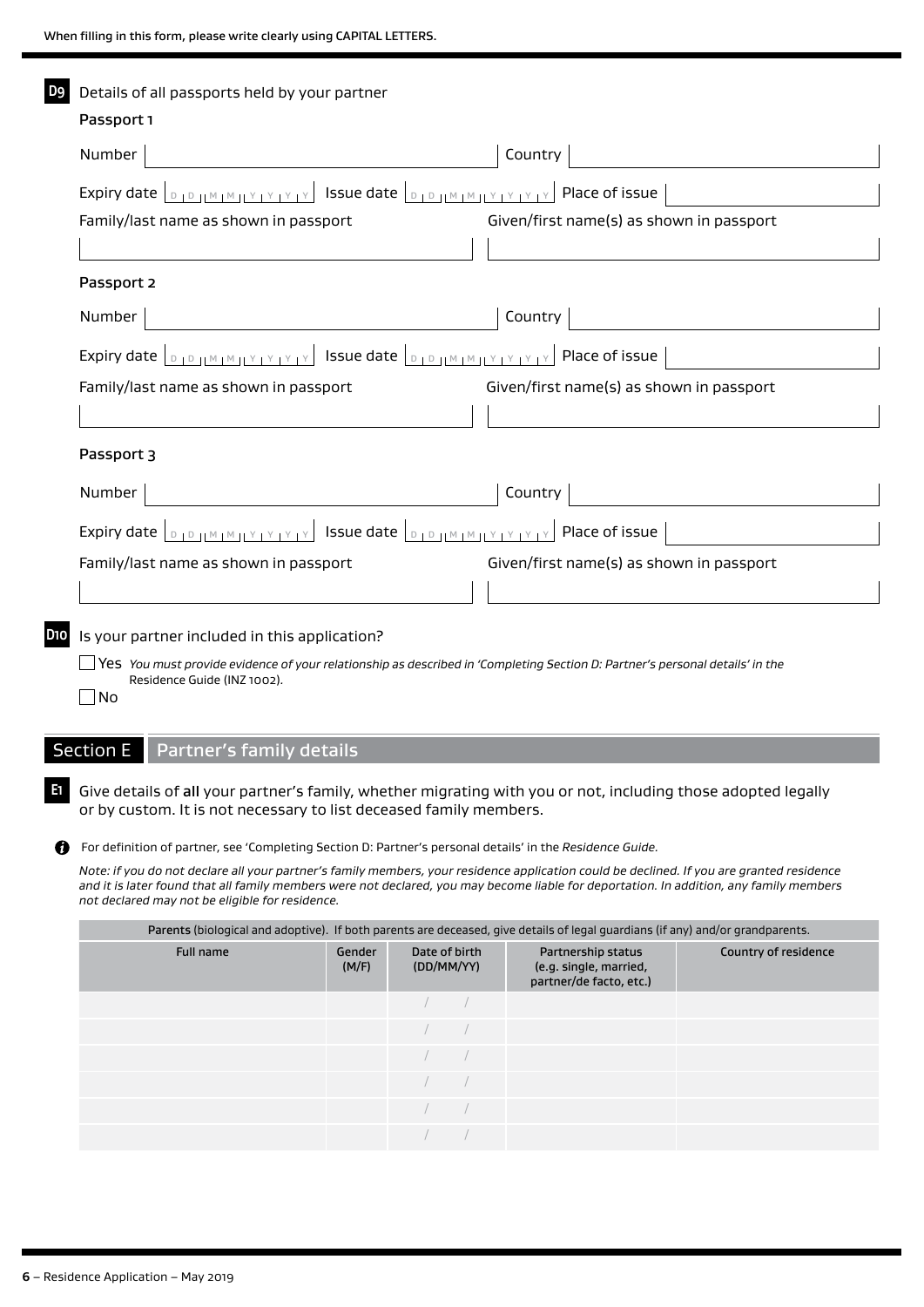| Brothers and sisters (including half-, step- and adopted brothers and sisters). |                 |                             |  |                                                                         |                      |  |
|---------------------------------------------------------------------------------|-----------------|-----------------------------|--|-------------------------------------------------------------------------|----------------------|--|
| Full name                                                                       | Gender<br>(M/F) | Date of birth<br>(DD/MM/YY) |  | Partnership status<br>(e.g. single, married,<br>partner/de facto, etc.) | Country of residence |  |
|                                                                                 |                 |                             |  |                                                                         |                      |  |
|                                                                                 |                 |                             |  |                                                                         |                      |  |
|                                                                                 |                 |                             |  |                                                                         |                      |  |
|                                                                                 |                 |                             |  |                                                                         |                      |  |
|                                                                                 |                 |                             |  |                                                                         |                      |  |
|                                                                                 |                 |                             |  |                                                                         |                      |  |
|                                                                                 |                 |                             |  |                                                                         |                      |  |
|                                                                                 |                 |                             |  |                                                                         |                      |  |
|                                                                                 |                 |                             |  |                                                                         |                      |  |
|                                                                                 |                 |                             |  |                                                                         |                      |  |
|                                                                                 |                 |                             |  |                                                                         |                      |  |

|           | Children (including biological, adopted and step-children, including those from previous marriages/relationships). |  |                             |                                                                         |                         |                                                         |  |
|-----------|--------------------------------------------------------------------------------------------------------------------|--|-----------------------------|-------------------------------------------------------------------------|-------------------------|---------------------------------------------------------|--|
| Full name | Gender<br>(M/F)                                                                                                    |  | Date of birth<br>(DD/MM/YY) | Partnership status<br>(e.g. single, married,<br>partner/de facto, etc.) | Country of<br>residence | Does the person<br>intend to migrate<br>with you? (Y/N) |  |
|           |                                                                                                                    |  |                             |                                                                         |                         |                                                         |  |
|           |                                                                                                                    |  |                             |                                                                         |                         |                                                         |  |
|           |                                                                                                                    |  |                             |                                                                         |                         |                                                         |  |
|           |                                                                                                                    |  |                             |                                                                         |                         |                                                         |  |
|           |                                                                                                                    |  |                             |                                                                         |                         |                                                         |  |
|           |                                                                                                                    |  |                             |                                                                         |                         |                                                         |  |
|           |                                                                                                                    |  |                             |                                                                         |                         |                                                         |  |
|           |                                                                                                                    |  |                             |                                                                         |                         |                                                         |  |
|           |                                                                                                                    |  |                             |                                                                         |                         |                                                         |  |
|           |                                                                                                                    |  |                             |                                                                         |                         |                                                         |  |
|           |                                                                                                                    |  |                             |                                                                         |                         |                                                         |  |
|           |                                                                                                                    |  |                             |                                                                         |                         |                                                         |  |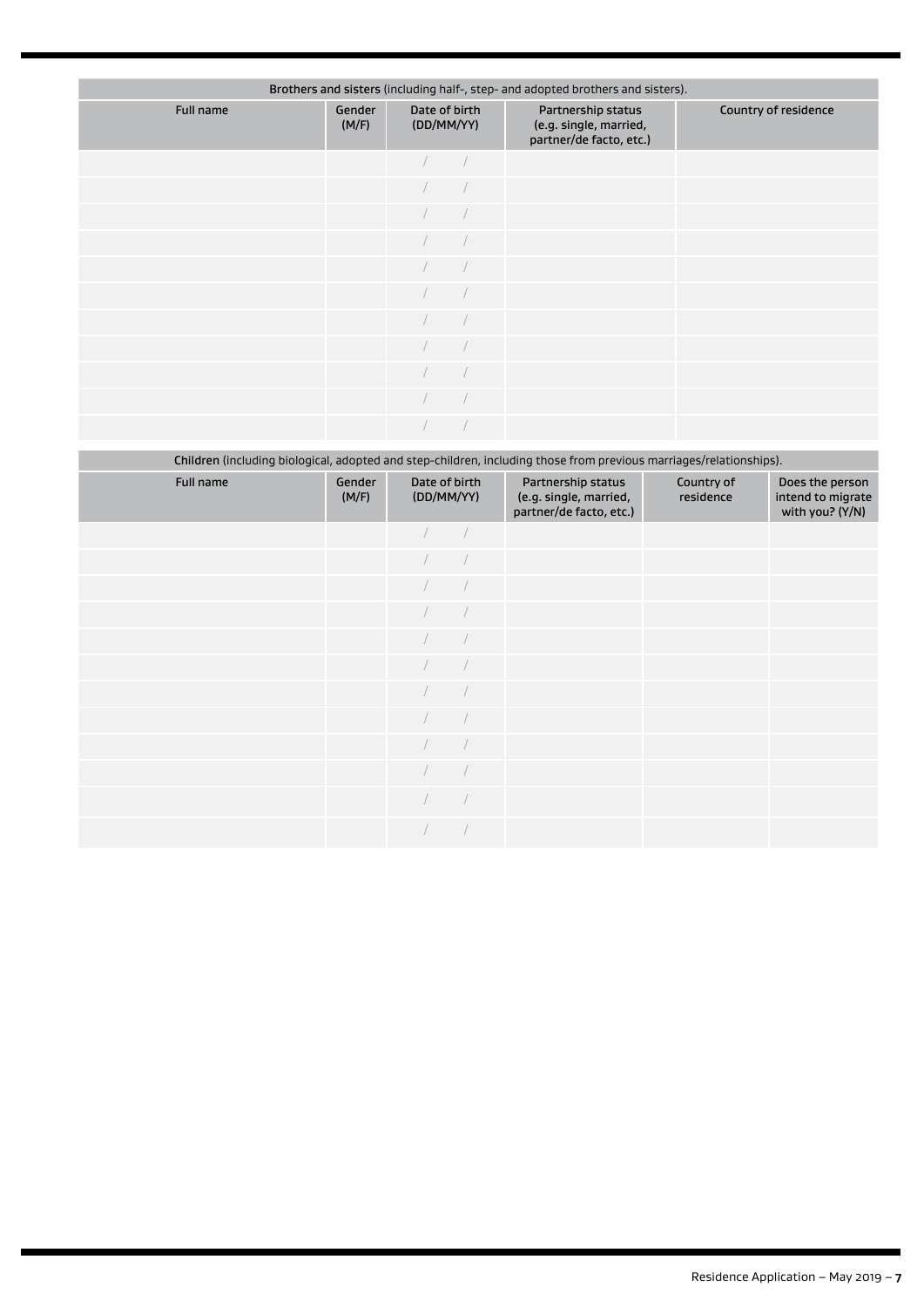# Section F Dependent children

**Supply the following details for each dependent child included in this application. Please ensure that you complete F49 (at the end of this section). If you have no dependent children included in this application, go to Section G Character requirements.**

For more information on the questions in this section see 'Completing Section F: Dependent children' in the *Residence Guide.*

## Dependent child one

Attach two recent passport-size photographs of the child here. The photographs must be less than six months old.

|                | Write the child's full name on the back of the photographs.                                                                                                                                                                                   |                                                                        |       |          |
|----------------|-----------------------------------------------------------------------------------------------------------------------------------------------------------------------------------------------------------------------------------------------|------------------------------------------------------------------------|-------|----------|
| H              | Child's name as shown in passport                                                                                                                                                                                                             | 4.5cm                                                                  | 4.5cm |          |
|                | Family/last name                                                                                                                                                                                                                              |                                                                        |       |          |
|                |                                                                                                                                                                                                                                               |                                                                        |       |          |
|                | Given/first name(s)                                                                                                                                                                                                                           | 3.5cm                                                                  | 3.5cm |          |
|                |                                                                                                                                                                                                                                               |                                                                        |       |          |
| F <sub>2</sub> | Child's gender □ Male □ Female                                                                                                                                                                                                                | <b>B</b> Child's date of birth $\boxed{D + D + M + M + Y + Y + Y + Y}$ |       |          |
| F4             | Child's country of birth                                                                                                                                                                                                                      |                                                                        |       |          |
| <b>F5</b>      | Child's passport details                                                                                                                                                                                                                      |                                                                        |       |          |
|                | Number                                                                                                                                                                                                                                        |                                                                        |       |          |
|                | Country                                                                                                                                                                                                                                       | Expiry date <b>DIDIMMIY YYYY</b>                                       |       |          |
| F <sub>6</sub> | Other citizenships child holds                                                                                                                                                                                                                |                                                                        |       |          |
| F <sub>7</sub> | Partnership status For a definition of partnership, see Completing Section D: Partner's personal details' in the Residence Guide<br>(INZ 1002). A person is single if they are not living with a partner in a genuine and stable partnership. |                                                                        |       |          |
|                | Single<br>Separated                                                                                                                                                                                                                           | Partner/De facto                                                       |       | Divorced |
|                | Married/in civil union<br>Engaged                                                                                                                                                                                                             | Widowed                                                                |       |          |
| F <sub>8</sub> | Does this child have children of his/her own? Ves No                                                                                                                                                                                          |                                                                        |       |          |
|                | Dependent child two                                                                                                                                                                                                                           |                                                                        |       |          |
|                | Attach two recent passport-size photographs of the child                                                                                                                                                                                      |                                                                        |       |          |
|                | here. The photographs must be less than six months old.<br>Write the child's full name on the back of the photographs.                                                                                                                        |                                                                        |       |          |
| F9             | Child's name as shown in passport                                                                                                                                                                                                             | 4.5cm                                                                  | 4.5cm |          |
|                | Family/last name                                                                                                                                                                                                                              |                                                                        |       |          |
|                |                                                                                                                                                                                                                                               |                                                                        |       |          |
|                | Given/first name(s)                                                                                                                                                                                                                           | 3.5cm                                                                  | 3.5cm |          |
|                |                                                                                                                                                                                                                                               |                                                                        |       |          |
| F10            | Child's gender □ Male □ Female                                                                                                                                                                                                                | <b>Filipholic Child's date of birth DEPTIM IMPLATE THE</b>             |       |          |
|                |                                                                                                                                                                                                                                               |                                                                        |       |          |
| <b>F12</b>     | Child's country of birth                                                                                                                                                                                                                      |                                                                        |       |          |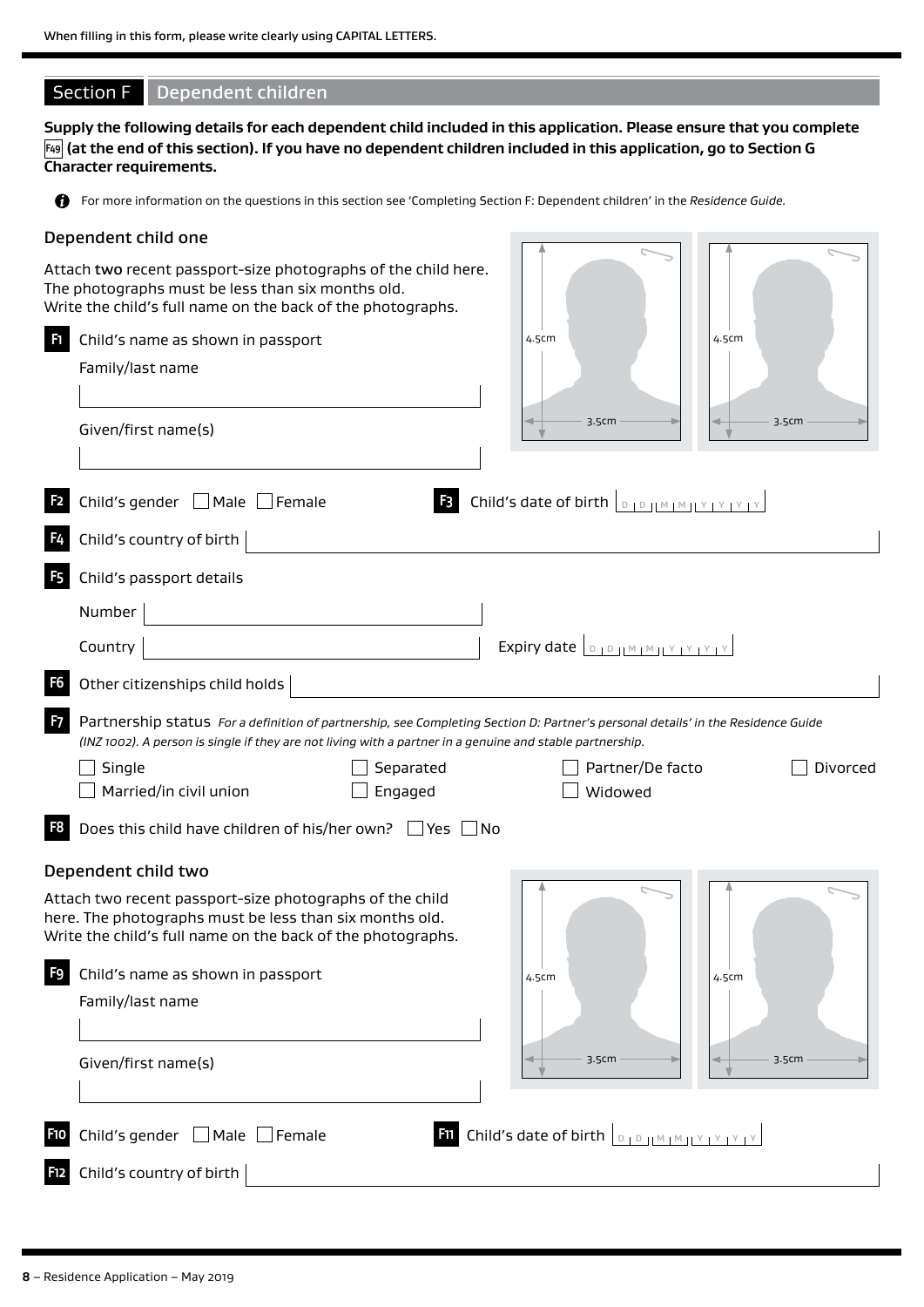| F <sub>13</sub>                     | Child's passport details                                                                                                                                                                                                                                             |                                                                            |
|-------------------------------------|----------------------------------------------------------------------------------------------------------------------------------------------------------------------------------------------------------------------------------------------------------------------|----------------------------------------------------------------------------|
|                                     | Number                                                                                                                                                                                                                                                               |                                                                            |
|                                     | Country                                                                                                                                                                                                                                                              | Expiry date $\boxed{D, D,  M,  M  \times  Y  \times  Y }$                  |
| <b>F14</b>                          | Other citizenships child holds                                                                                                                                                                                                                                       |                                                                            |
| F <sub>15</sub><br>F16              | Partnership status<br>Single<br>Separated<br>Married/in civil union<br>Engaged<br>Does this child have children of his/her own?                                                                                                                                      | Partner/De facto<br>Divorced<br>Widowed                                    |
|                                     | $\Box$ Yes $\Box$ No                                                                                                                                                                                                                                                 |                                                                            |
| <b>F17</b>                          | Dependent child three<br>Attach two recent passport-size photographs of the child<br>here. The photographs must be less than six months old.<br>Write the child's full name on the back of the photographs.<br>Child's name as shown in passport<br>Family/last name | 4.5cm<br>4.5cm                                                             |
|                                     | Given/first name(s)                                                                                                                                                                                                                                                  | 3.5cm<br>3.5cm                                                             |
| F <sub>1</sub> 8<br>F <sub>20</sub> | Child's gender $\Box$ Male $\Box$ Female<br>Child's country of birth                                                                                                                                                                                                 | <b>F19</b> Child's date of birth $\boxed{D + D +  M + M  + Y + Y + Y + Y}$ |
| F21                                 | Child's passport details<br>Number                                                                                                                                                                                                                                   |                                                                            |
|                                     | Country                                                                                                                                                                                                                                                              | Expiry date <b>DOWMMMYYYYY</b>                                             |
| F <sub>22</sub>                     | Other citizenships child holds                                                                                                                                                                                                                                       |                                                                            |
| F <sub>2</sub> 3                    | Partnership status<br>Single<br>Separated<br>Married/in civil union<br>Engaged                                                                                                                                                                                       | Partner/De facto<br>Divorced<br>Widowed                                    |
| F <sub>24</sub>                     | Does this child have children of his/her own? $\Box$ Yes $\Box$ No                                                                                                                                                                                                   |                                                                            |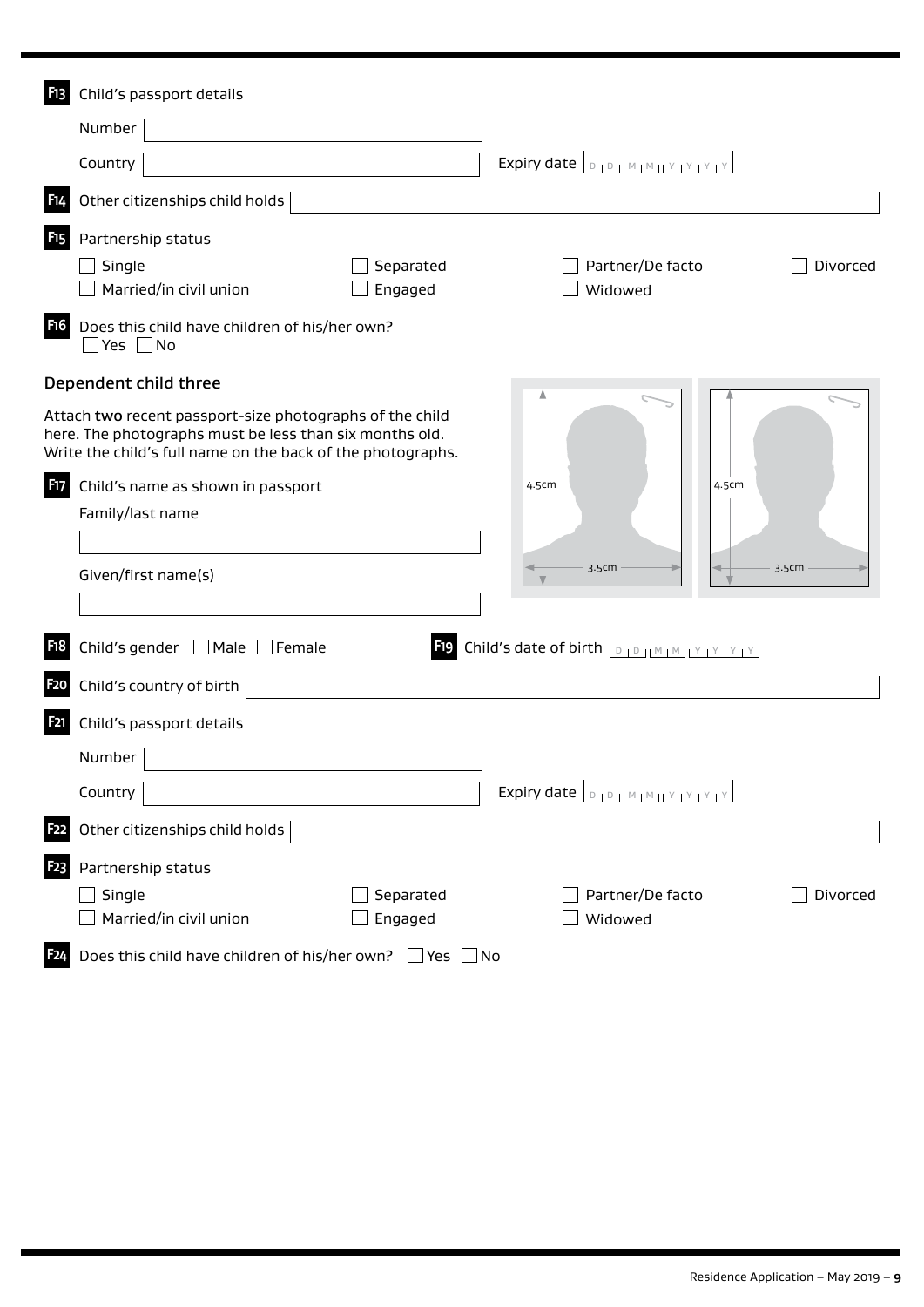|                  | Dependent child four                                                                                                                                                               |                                                                                       |
|------------------|------------------------------------------------------------------------------------------------------------------------------------------------------------------------------------|---------------------------------------------------------------------------------------|
|                  | Attach two recent passport-size photographs of the child<br>here. The photographs must be less than six months old.<br>Write the child's full name on the back of the photographs. |                                                                                       |
| <b>F25</b>       | Child's name as shown in passport                                                                                                                                                  | 4.5cm<br>4.5cm                                                                        |
|                  | Family/last name                                                                                                                                                                   |                                                                                       |
|                  |                                                                                                                                                                                    |                                                                                       |
|                  | Given/first name(s)                                                                                                                                                                | 3.5cm<br>3.5cm                                                                        |
|                  |                                                                                                                                                                                    |                                                                                       |
| F <sub>26</sub>  | Child's gender   Male   Female                                                                                                                                                     | <b>E27</b> Child's date of birth $\left[ \begin{array}{cc} D & D \end{array} \right]$ |
| F <sub>2</sub> 8 | Child's country of birth                                                                                                                                                           |                                                                                       |
| <b>F29</b>       | Child's passport details                                                                                                                                                           |                                                                                       |
|                  | Number                                                                                                                                                                             |                                                                                       |
|                  | Country                                                                                                                                                                            | Expiry date <b>DIDIMMIY</b>                                                           |
| F30              | Other citizenships child holds                                                                                                                                                     |                                                                                       |
| F31              | Partnership status                                                                                                                                                                 |                                                                                       |
|                  | Separated<br>Single                                                                                                                                                                | Partner/De facto<br>Divorced                                                          |
|                  | Married/in civil union<br>Engaged                                                                                                                                                  | Widowed                                                                               |
| F32              | Does this child have children of his/her own? $\Box$ Yes $\Box$ No                                                                                                                 |                                                                                       |
|                  | Dependent child five                                                                                                                                                               |                                                                                       |
|                  | Attach two recent passport-size photographs of the child<br>here. The photographs must be less than six months old.<br>Write the child's full name on the back of the photographs. |                                                                                       |
| F33              | Child's name as shown in passport                                                                                                                                                  | 4.5cm<br>4.5cm                                                                        |
|                  | Family/last name                                                                                                                                                                   |                                                                                       |
|                  |                                                                                                                                                                                    |                                                                                       |
|                  | Given/first name(s)                                                                                                                                                                | 3.5cm<br>3.5cm                                                                        |
|                  |                                                                                                                                                                                    |                                                                                       |
| F <sub>34</sub>  | Child's gender Male Female                                                                                                                                                         | <b>F35</b> Child's date of birth $\boxed{0, 10, 10, 10, 11, 12, 12, 13, 14}$          |
| F <sub>3</sub> 6 | Child's country of birth                                                                                                                                                           |                                                                                       |
| F37              | Child's passport details                                                                                                                                                           |                                                                                       |
|                  | Number                                                                                                                                                                             |                                                                                       |
|                  | Country                                                                                                                                                                            | Expiry date <b>DIDIMMIYYYYY</b>                                                       |
| F <sub>3</sub> 8 | Other citizenships child holds                                                                                                                                                     |                                                                                       |
| F39              | Partnership status                                                                                                                                                                 |                                                                                       |
|                  | Single<br>Separated                                                                                                                                                                | Partner/De facto<br>Divorced                                                          |
|                  | Married/in civil union<br>Engaged                                                                                                                                                  | Widowed                                                                               |
| <b>F40</b>       | Does this child have children of his/her own? $\Box$ Yes $\Box$ No                                                                                                                 |                                                                                       |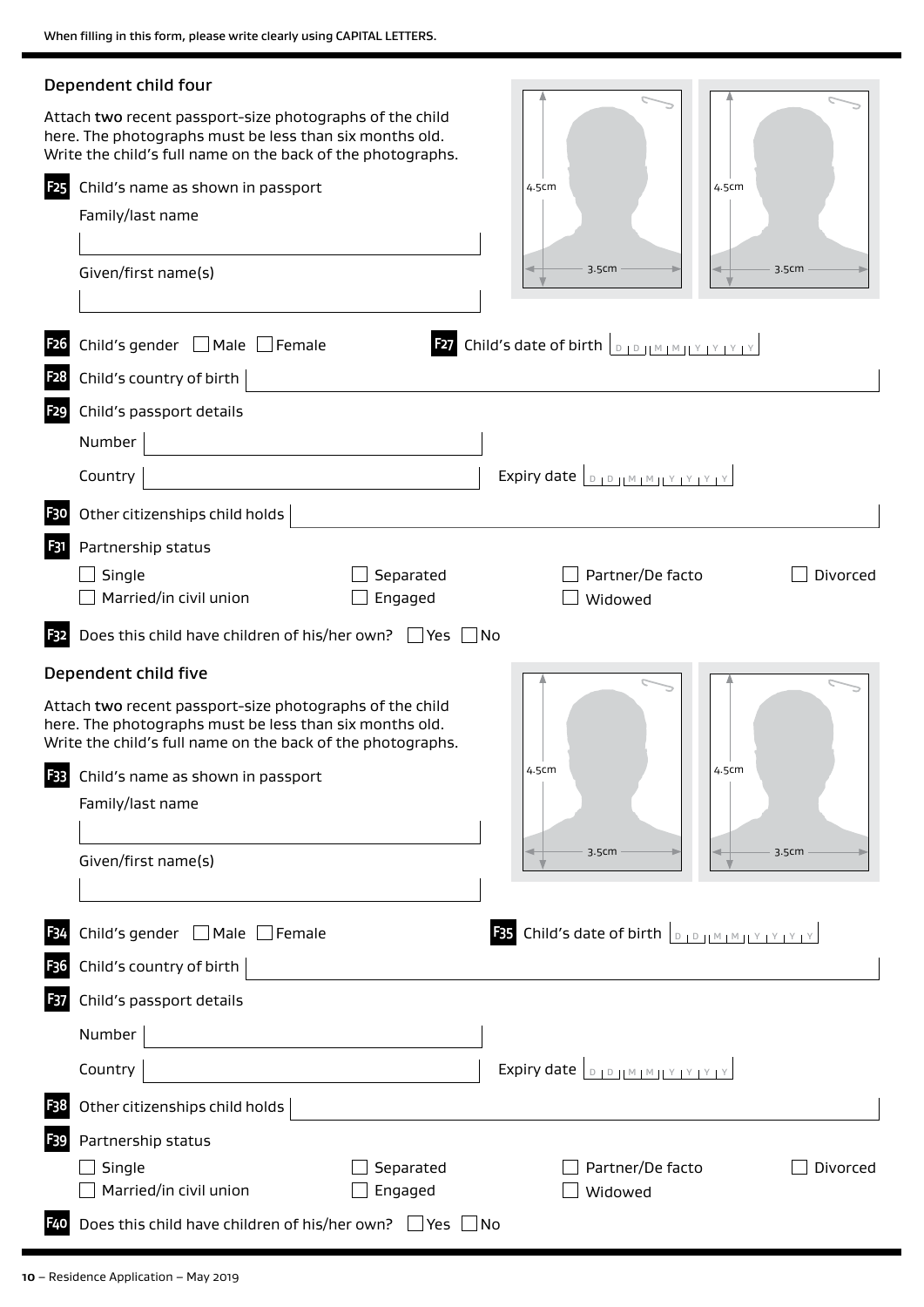# Dependent child six

|                  | Dependent child six                                                                                                                                                                |                      |                                                                           |          |
|------------------|------------------------------------------------------------------------------------------------------------------------------------------------------------------------------------|----------------------|---------------------------------------------------------------------------|----------|
|                  | Attach two recent passport-size photographs of the child<br>here. The photographs must be less than six months old.<br>Write the child's full name on the back of the photographs. |                      |                                                                           |          |
| F41              | Child's name as shown in passport<br>Family/last name                                                                                                                              |                      | 4.5cm                                                                     | 4.5cm    |
|                  | Given/first name(s)                                                                                                                                                                |                      | 3.5cm                                                                     | 3.5cm    |
| F <sub>42</sub>  | Child's gender $\Box$ Male $\Box$<br>$\Box$ Female                                                                                                                                 |                      | <b>F43</b> Child's date of birth $\boxed{D + D +  M + M + Y + Y + Y + Y}$ |          |
| F44              | Child's country of birth                                                                                                                                                           |                      |                                                                           |          |
| F <sub>45</sub>  | Child's passport details                                                                                                                                                           |                      |                                                                           |          |
|                  | Number                                                                                                                                                                             |                      |                                                                           |          |
|                  | Country                                                                                                                                                                            |                      | Expiry date <b>DIDIMMIY</b>                                               |          |
| F <sub>4</sub> 6 | Other citizenships child holds                                                                                                                                                     |                      |                                                                           |          |
| F <sub>47</sub>  | Partnership status                                                                                                                                                                 |                      |                                                                           |          |
|                  | Single<br>Married/in civil union                                                                                                                                                   | Separated<br>Engaged | Partner/De facto<br>Widowed                                               | Divorced |
| <b>F48</b>       | Does this child have children of his/her own? Ves No                                                                                                                               |                      |                                                                           |          |
|                  | Give details of any additional dependants on the form Additional Dependants for Residence in New Zealand<br>(INZ 1001), and attach it to this page.                                |                      |                                                                           |          |
| F <sub>49</sub>  | Are you separated or divorced from the parent of any of the above children or is the parent of any of the above<br>children not included in this application?                      |                      |                                                                           |          |

□ Yes *You must provide evidence. See 'Completing Section F: Dependent children' in the Residence Guide.* 

 $\square$ No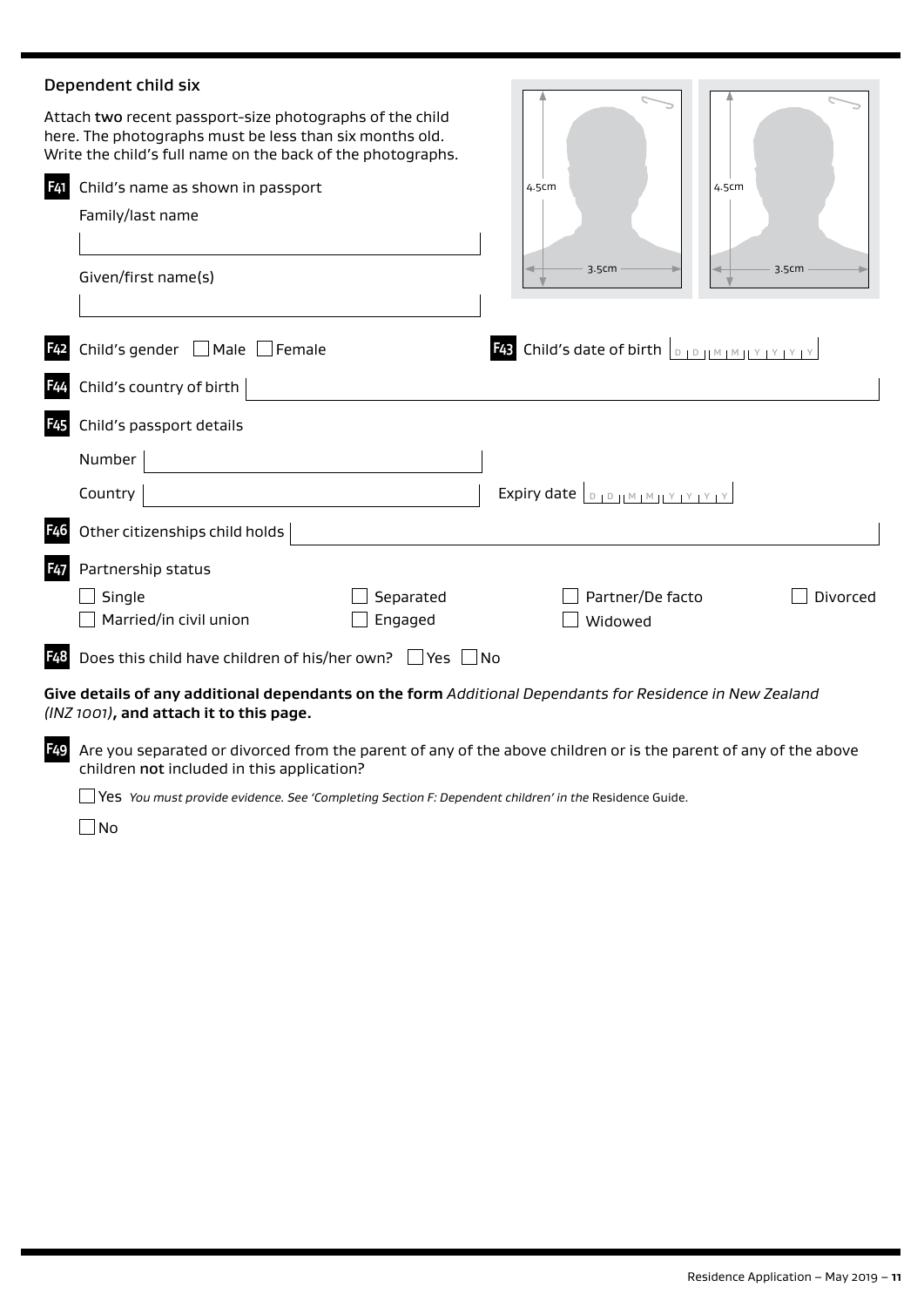# Section G Character requirements

### **The following questions apply to every person included in this application 17 years of age and over.**

For more information about the questions in this section, see 'Completing Section G: Character requirements' in the *Residence Guide*.

**G1** List the countries you and/or your family have lived in for 12 months or more in (whether on one visit or intermittently) the last 10 years, with the dates you began and ended living there. If you do not know the exact dates you began and ended living in a country, give approximate dates. Please include your home country.

| Name of applicant or family member                                                                                                                                                                                                                                                                                    |
|-----------------------------------------------------------------------------------------------------------------------------------------------------------------------------------------------------------------------------------------------------------------------------------------------------------------------|
| Name of country                                                                                                                                                                                                                                                                                                       |
| Date of departure<br>Date of arrival<br>$D + D + H \leq M + M + Y + Y + Y$                                                                                                                                                                                                                                            |
| Name of applicant or family member                                                                                                                                                                                                                                                                                    |
| Name of country                                                                                                                                                                                                                                                                                                       |
| $D + D + M + M + Y + Y + Y + Y$<br>Date of departure<br>Date of arrival<br>$D D D H M M H Y Y Y Y Y Y$                                                                                                                                                                                                                |
| Name of applicant or family member                                                                                                                                                                                                                                                                                    |
| Name of country                                                                                                                                                                                                                                                                                                       |
| Date of arrival<br>Date of departure $\boxed{D, D,  M,  M ,  Y ,  Y ,  Y }$                                                                                                                                                                                                                                           |
| Name of applicant or family member                                                                                                                                                                                                                                                                                    |
| Name of country                                                                                                                                                                                                                                                                                                       |
| Date of arrival $\left[ \begin{array}{c} D & D & M \end{array} \right]$                                                                                                                                                                                                                                               |
| Have you attached police certificates for each person aged 17 years and over included in your application from<br>G2<br>all countries you have lived in for 12 months or more (whether on one visit or intermittently) in the last 10 years?<br>_ Yes □No                                                             |
| Have you attached police certificates for each person aged 17 years and over included in your application from<br>your country/countries of citizenship?                                                                                                                                                              |
| No<br>Yes                                                                                                                                                                                                                                                                                                             |
| If you have not provided all of the police certificates required, please explain why.                                                                                                                                                                                                                                 |
|                                                                                                                                                                                                                                                                                                                       |
|                                                                                                                                                                                                                                                                                                                       |
|                                                                                                                                                                                                                                                                                                                       |
| Applicants under the Partnership or Dependent Child Categories only: if a police certificate is not attached<br>to this application because it was previously submitted with a temporary entry visa application, provide details.<br>The certificate must be less than 24 months old when this application is lodged. |
| Name of applicant or family member                                                                                                                                                                                                                                                                                    |

| Type of application $ $            | Date of application $ _{\text{DIPHM} \text{HMTY} \text{HFTY}} $ |
|------------------------------------|-----------------------------------------------------------------|
| Name of applicant or family member |                                                                 |
| Type of application $ $            | Date of application $\vert_{\text{D1D1M1M1Y1Y1Y1Y}}\vert$       |
| Name of applicant or family member |                                                                 |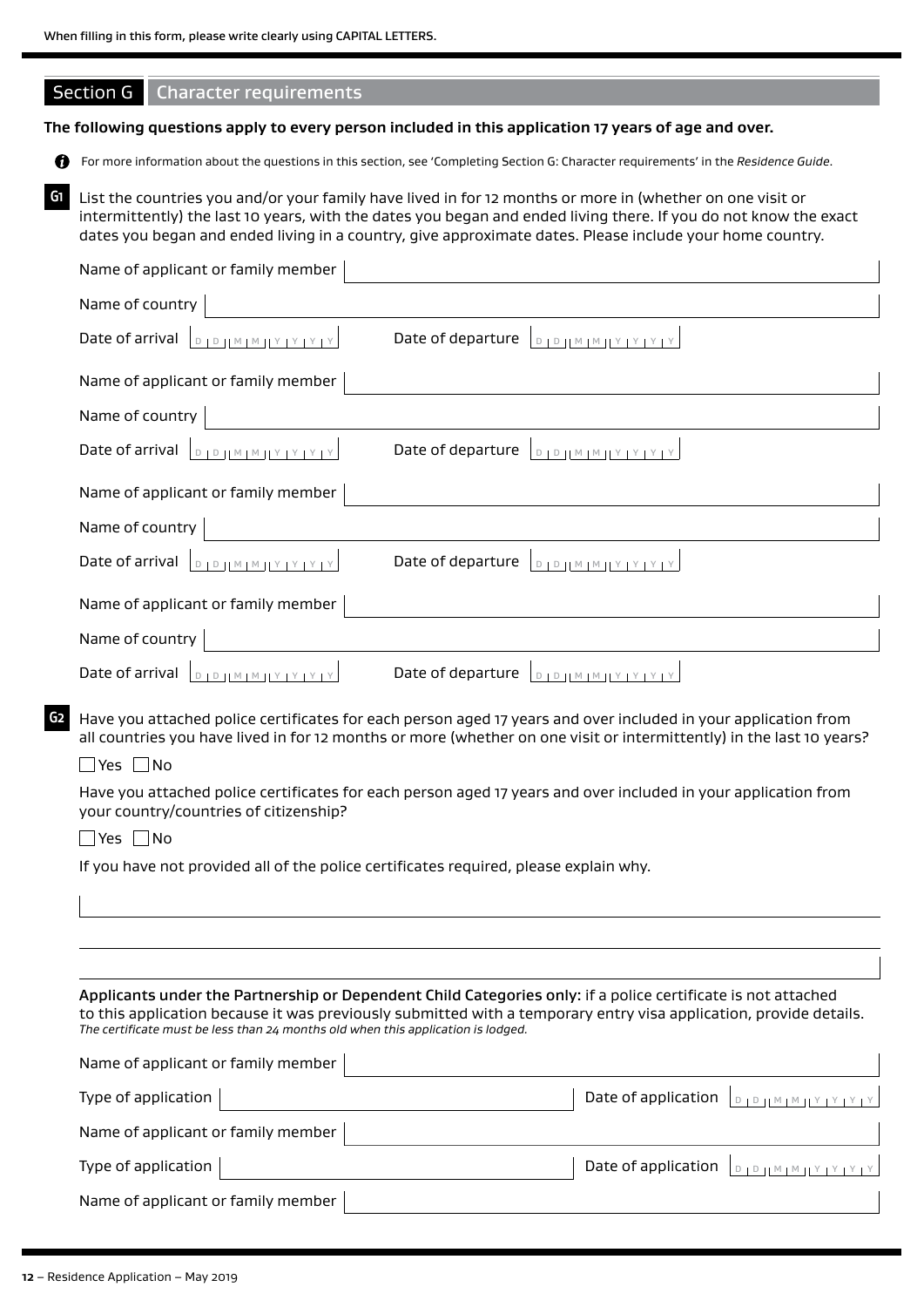|     | Type of application                                                                                                                                                                                                                                                                                                                                                                                                                                                                                           | Date of application<br>$1010 \text{H} \text{M} \text{M} \text{H} \text{Y} \text{I} \text{Y} \text{I} \text{Y} \text{I} \text{Y}$ |
|-----|---------------------------------------------------------------------------------------------------------------------------------------------------------------------------------------------------------------------------------------------------------------------------------------------------------------------------------------------------------------------------------------------------------------------------------------------------------------------------------------------------------------|----------------------------------------------------------------------------------------------------------------------------------|
|     | Name of applicant or family member                                                                                                                                                                                                                                                                                                                                                                                                                                                                            |                                                                                                                                  |
|     | Type of application                                                                                                                                                                                                                                                                                                                                                                                                                                                                                           | Date of application<br>PIP IM IM IY IY IY IY                                                                                     |
|     | For information on how to obtain a police certificate you can visit our website at www.immigration.govt.nz/policecertificate. If you do not<br>have access to the internet you can call us on 0508 55 88 55 if you are in New Zealand, or (09) 914 4100 if you are in Auckland; or contact<br>your nearest Immigration New Zealand office.                                                                                                                                                                    |                                                                                                                                  |
| G3  | Have you, or anyone included in this application, been convicted at any time of any offence, including any driving<br>offence? Please note that this includes any conviction(s) outside of New Zealand subsequently cleared or wiped by 'clean slate' legislation.<br>$Yes \Box No$                                                                                                                                                                                                                           |                                                                                                                                  |
| G4  | Are you, or is anyone included in this application, currently:                                                                                                                                                                                                                                                                                                                                                                                                                                                |                                                                                                                                  |
|     | • under investigation<br>$\blacksquare$ No<br>Yes<br>• wanted for questioning<br> No<br>Yes.<br>• facing charges<br>__  No<br>Yes I                                                                                                                                                                                                                                                                                                                                                                           |                                                                                                                                  |
|     | for any offence in any country?                                                                                                                                                                                                                                                                                                                                                                                                                                                                               |                                                                                                                                  |
| G5  | Do you, or does anyone included in this application, currently have an outstanding arrest warrant in any country?<br>$\Box$ Yes $\Box$ No                                                                                                                                                                                                                                                                                                                                                                     |                                                                                                                                  |
| G6  | Have you, or has anyone included in this application, ever been:                                                                                                                                                                                                                                                                                                                                                                                                                                              |                                                                                                                                  |
|     | $\blacksquare$ No<br>• excluded<br>Yes<br>• refused entry<br>1No<br>Yes<br>• removed or deported<br>Yes $\Box$ No                                                                                                                                                                                                                                                                                                                                                                                             |                                                                                                                                  |
|     | from any country, excluding New Zealand?                                                                                                                                                                                                                                                                                                                                                                                                                                                                      |                                                                                                                                  |
| G7  | Have you, or has anyone included in this application, ever been a member of, or adhered to,<br>any terrorist organisation?<br>Yes $\Box$ No                                                                                                                                                                                                                                                                                                                                                                   |                                                                                                                                  |
| G8  | Have you, or has anyone included in this application, at any time in a public speech or public comments, or public<br>broadcast, or in publicly distributing or publishing a document, argued that one race or colour is inherently<br>inferior or superior to another race or colour; or used language intended to encourage hostility or ill will against<br>any person or group of persons on the basis of colour, race, or ethnic or national origins of that person or group?<br>$\exists$ Yes $\Box$ No |                                                                                                                                  |
| G9  | Have you, or has anyone included in this application, been (or currently are) a member of an organisation or<br>group which had objectives or principles based on hostility against people or groups on the basis of colour,<br>race or ethnic/national origins; or an assumption that persons of a particular race or colour are inherently inferior<br>or superior to other races or colours?<br>$\Box$ Yes $\Box$ No                                                                                       |                                                                                                                                  |
| G10 | Have you, or has anyone included in this application, had (or currently have) an association with, membership<br>of, or involvement with, any government, regime, group or agency that has advocated or committed war crimes,<br>crimes against humanity and/or other gross human rights abuses?<br>_ Yes  _ No                                                                                                                                                                                               |                                                                                                                                  |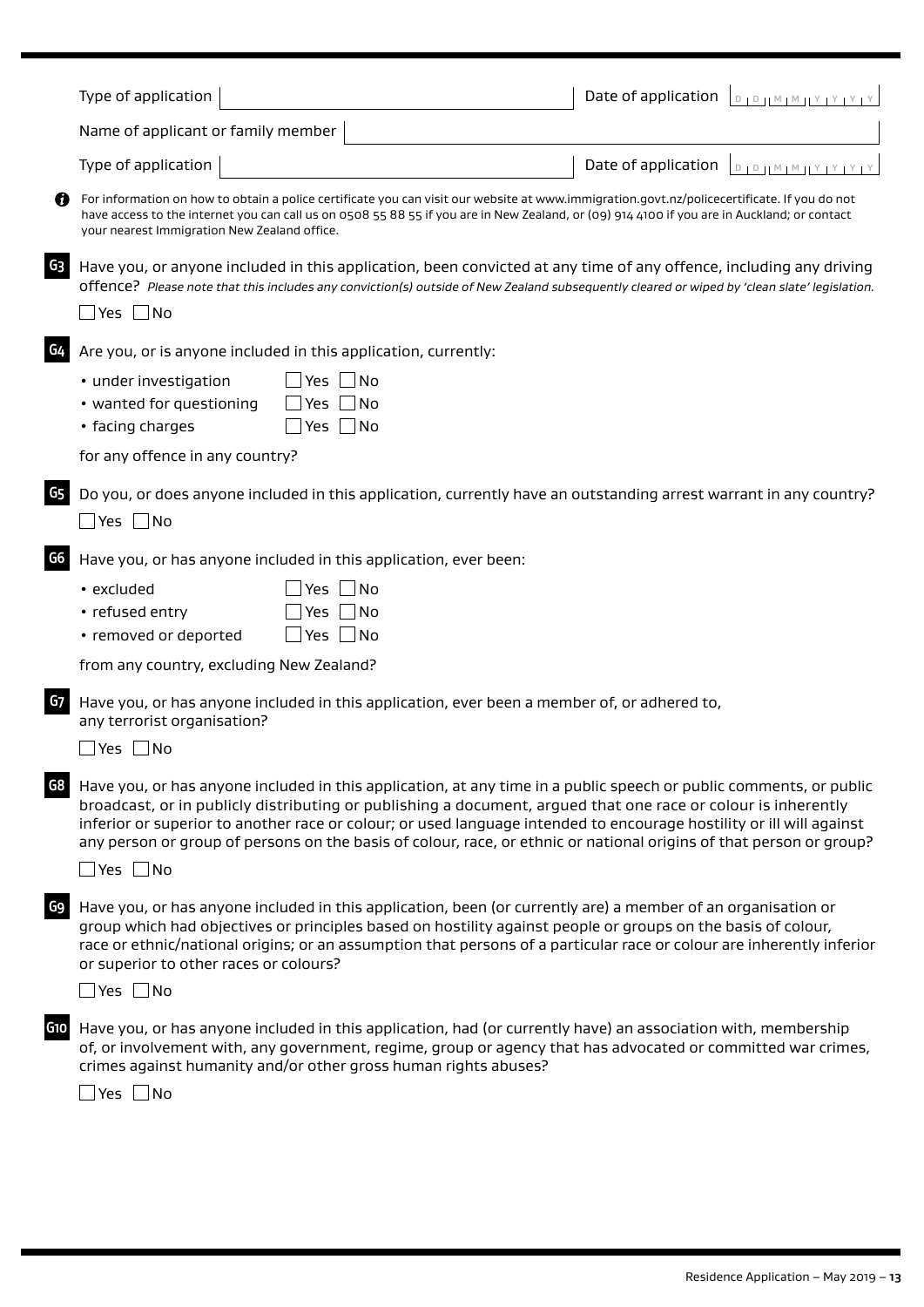$\overline{\phantom{a}}$ 

If you have answered yes to any of the questions in this section, provide full details below. This includes full details of any charges, convictions and the sentence or penalty imposed. Continue on a separate piece of paper if necessary.

| $\overline{\phantom{a}}$ | $\overline{\phantom{0}}$ |
|--------------------------|--------------------------|
|                          |                          |
|                          |                          |
|                          |                          |
|                          |                          |
|                          |                          |
|                          |                          |
|                          |                          |
|                          |                          |
|                          |                          |
|                          |                          |
|                          |                          |
|                          |                          |
|                          |                          |
|                          |                          |
|                          |                          |
|                          |                          |
|                          |                          |
|                          |                          |
|                          |                          |
|                          |                          |
|                          |                          |
|                          |                          |
|                          |                          |
|                          |                          |
|                          |                          |
|                          |                          |
|                          |                          |
|                          |                          |
|                          |                          |
|                          |                          |
|                          |                          |
|                          |                          |
|                          |                          |
|                          |                          |
|                          |                          |
|                          |                          |
|                          |                          |
|                          |                          |
|                          |                          |
|                          |                          |
|                          |                          |
|                          |                          |
|                          |                          |
|                          |                          |
|                          |                          |

## Section H Health requirements

**H1** Have you or any other person included in this application submitted a medical certificate (*General Medical Certificate (INZ 1007)* or *Limited Medical Certificate (INZ 1201)* and *Chest X-ray Certificate (INZ 1096)*), completed and dated by a medical practitioner within the last 36 months with another Immigration New Zealand application?

Yes *Provide details in the table below* 

No *A medical certificate (*General Medical Certificate (INZ 1007) *or* Limited Medical Certificate (INZ 1201)*) and* Chest X-ray Certificate (INZ 1096) *must be provided for every person included in this application. Go to* **H2**

*Note: A* Limited Medical Certificate (INZ 1201) *may only be completed by applicants applying for residence as the partner or dependent child of a New Zealand citizen or resident.*

| Full name        | Type of application | Date application was lodged<br>(DD/MM/YY) |
|------------------|---------------------|-------------------------------------------|
| $\mathbb{R}$     |                     |                                           |
| 2.               |                     |                                           |
| $\overline{3}$ . |                     |                                           |
| 4.               |                     |                                           |
|                  |                     |                                           |
| 6.               |                     |                                           |

If everyone included in the application has submitted a medical certificate and chest X-ray certificate in the last 36 months you do not need to provide further certificates now, unless:

- the health status of any applicant has deteriorated since their previous medical certificate was issued, or
- any applicant included in your application has spent six consecutive months since their last *Chest X-ray Certificate (INZ 1096)* was issued, in a country, area or territory not listed as having a low incidence of TB (see the leaflet *Health Requirements (INZ 1121)* for further information).

Otherwise we will tell you if you need any further medical information. *Go to* **H2** .

If not everyone included in the application has submitted medical certificates that were completed and dated by a medical practitioner within the last 36 months, they will have to provide certificates now. *Go to* **H2** .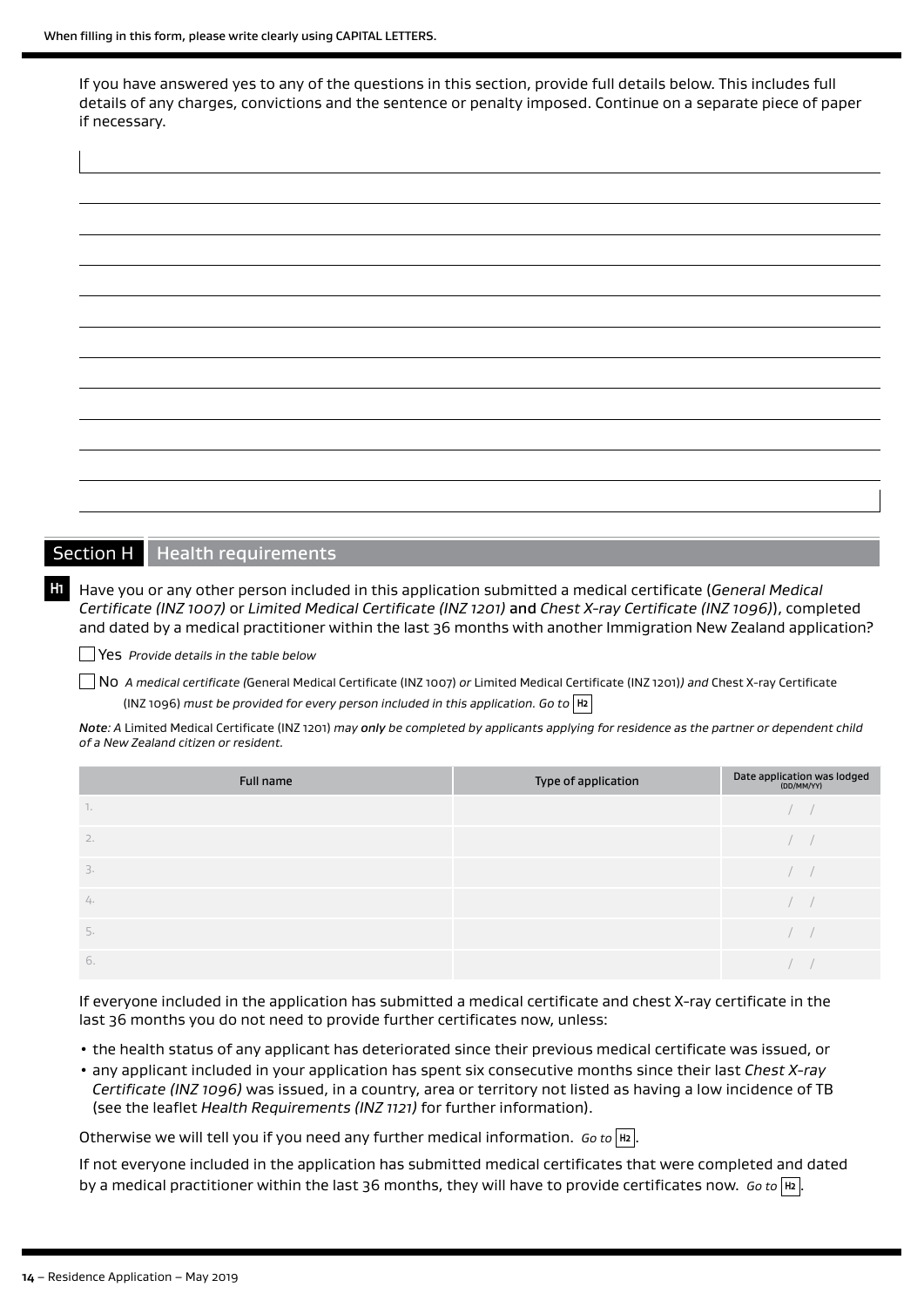**H2** Tick the option(s) below which applies to you:

- I do not have to provide any medical certificates or chest X-ray certificates at this stage.  $\Box$  Go to  $\overline{H4}$
- I am providing a *Medical Certificate(s)* for principal applicant partner child(ren). *Go to next section*
- I am providing a *Chest X-ray Certificate(s) (INZ 1096)* for  $\Box$  principal applicant  $\Box$  partner  $\Box$  child(ren). *Go to next section*
- A physician is submitting a medical and/or X-ray certificate for  $\Box$  principal applicant  $\Box$  partner  $\Box$  child(ren). *Go to* **H3**

**H3** Has the physician submitting your medical and/or X-ray certificates supplied you with an eMedical Reference Code (NZER)?

Yes *Enter your eMedical Reference Code(s) here:* \_\_\_\_\_\_\_\_\_\_\_\_\_\_\_\_\_\_\_\_\_\_\_\_\_\_\_\_\_\_\_\_\_\_\_\_\_\_\_\_\_\_ *Go to next section*

No *Enter the name of the clinic submitting your health information:* \_\_\_\_\_\_\_\_\_\_\_\_\_\_\_\_\_\_\_\_\_\_\_\_\_*Go to next section*

If the physician has returned the medical and/or X-ray certificate to you then you will need to submit these with your application.

Do you, or does anyone included in this application, have tuberculosis (TB)?  $\Box$  Yes  $\Box$  No

**H5** Do you, or does anyone included in this application have any medical condition that requires, or may require, one of the following during your stay in New Zealand?

- Renal dialysis  $\Box$  Yes  $\Box$  No • Hospital care  $\Box$  Yes  $\Box$  No
- Residential care\* $\Box$  Yes  $\Box$  No

*\*Residential care is defined as in-patient care for people with psychiatric, sensory or intellectual disabilities or live-in facilities for the aged.* 

**H6** Do you have a dependent child included in this application who requires special education services? *(See* Completing Section H: Health requirements *in the* Residence Guide (INZ 1002) *for further information).*

 $\Box$  Yes  $\Box$  No

**H7** If you have answered Yes to any of the questions in **H4** to **H6** , provide further details.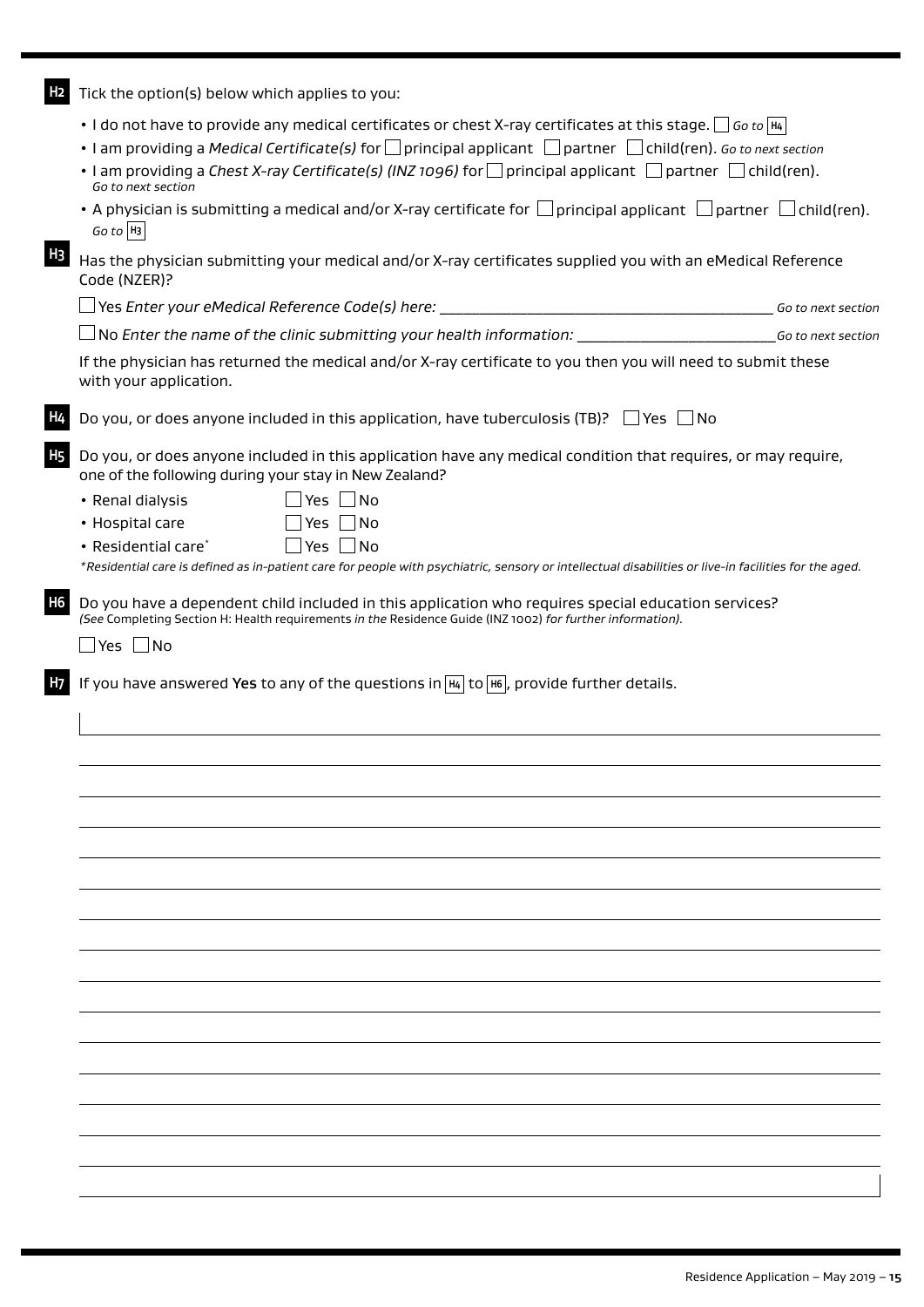## Checklist for sections A to H

**The Immigration regulations in New Zealand require that we only accept residence applications for consideration that include the documents below. Complete the following checklist to ensure that you have included all these documents.**

| OFFICE<br><b>USE</b><br>ONLY | Information and documents you must supply                                                                                                                    | CHECK<br><b>LIST</b> |
|------------------------------|--------------------------------------------------------------------------------------------------------------------------------------------------------------|----------------------|
|                              | I have completed and signed the application form.                                                                                                            |                      |
|                              | l have provided current passport(s) or certificate(s) of identity (original documents or certified copies) for every person included<br>in this application. |                      |
|                              | I have attached two passport-sized photographs of every person included in this application.                                                                 |                      |
|                              | I have attached full birth certificate(s) for every person included in this application.                                                                     |                      |
|                              | I have attached the application fee and immigration levy                                                                                                     |                      |
|                              | l or my physician have submitted a <i>General Medical Certificate (INZ 1007)</i> (less than three months old) for every applicant if required.               |                      |
|                              | l or my physician have submitted a Chest X-ray Certificate (INZ 1096) (less than three months old) for every applicant if required.                          |                      |
|                              | l or my physician have submitted a <i>Limited Medical Certificate (INZ 1201)</i> (less than three months old) for every applicant if required.               |                      |
|                              | l have attached police certificate(s) (less than six months old) for every person included in this application.                                              |                      |

Sections I to R set out the information and documents required for your application to be considered under the Residence from Work Category, Family Category, Refugee Family Support Category, Pacific Access Category, Samoan Quota Scheme, or Employees of a Relocating Business Category. You must provide ALL the information requested for the category you are applying under as outlined in the *Residence Guide (INZ 1002)*.

### **Failure to provide any of the documents outlined above or the information required for Sections J to P may result in your application being returned.**

- If you are applying under Residence from Work Category (including the South Island Contribution resident visa) go to Section I: Residence from Work Category.
- If you are applying under Family: Partnership Category go to Section J: Family: Partnership Category.
- If you are applying under Family: Dependent Child Category go to Section K: Family: Dependent Child Category.
- If you are applying under Refugee Family Support Category go to Section L: Refugee Family Support Category.
- If you are applying under Pacific Access Category go to Section M: Pacific Access Category.
- If you are applying under Samoan Quota Scheme go to Section N: Samoan Quota Scheme.
- If you are applying under Employees of a Relocating Business Category go to Section O: Employees of a Relocating Business Category

## Section I Residence from Work Category

| n              |                                                                                                                                        |                                              | For more information about the questions in this section, see Completing Section I: Residence from Work Category in the Residence Guide. |  |
|----------------|----------------------------------------------------------------------------------------------------------------------------------------|----------------------------------------------|------------------------------------------------------------------------------------------------------------------------------------------|--|
| $\mathbf{I}$   | Which Work to Residence option below was your work visa approved for?                                                                  |                                              |                                                                                                                                          |  |
|                | Long Term Skill Shortage List                                                                                                          | Talent (Accredited Employer)<br>$\mathbf{1}$ | Talent (Arts and Culture)                                                                                                                |  |
|                | Talent (Sports)                                                                                                                        | Religious Worker                             | South Island Contribution                                                                                                                |  |
| $\mathsf{I2}$  | Are you currently in New Zealand?                                                                                                      |                                              |                                                                                                                                          |  |
|                | <b>PYes</b>                                                                                                                            |                                              |                                                                                                                                          |  |
|                | $\Box$ No You must be in New Zealand to lodge a residence application under the Residence from Work Category.                          |                                              |                                                                                                                                          |  |
| $\vert$ 3      | What date was your work visa first granted? (If your work visa was granted while you were outside New Zealand                          |                                              |                                                                                                                                          |  |
|                | give the date you first arrived in New Zealand on that visa.) $\vert_{\text{D}+D}$                                                     |                                              |                                                                                                                                          |  |
| 4              | What is the expiry date of your work visa? $\vert_{\text{DIPHMMINY} \times \text{PIVY}}$                                               |                                              |                                                                                                                                          |  |
| $\overline{5}$ | Have you held a Talent, South Island Contribution, or Long Term Skill Shortage List work visa for at least<br>24 months?<br><b>Yes</b> |                                              |                                                                                                                                          |  |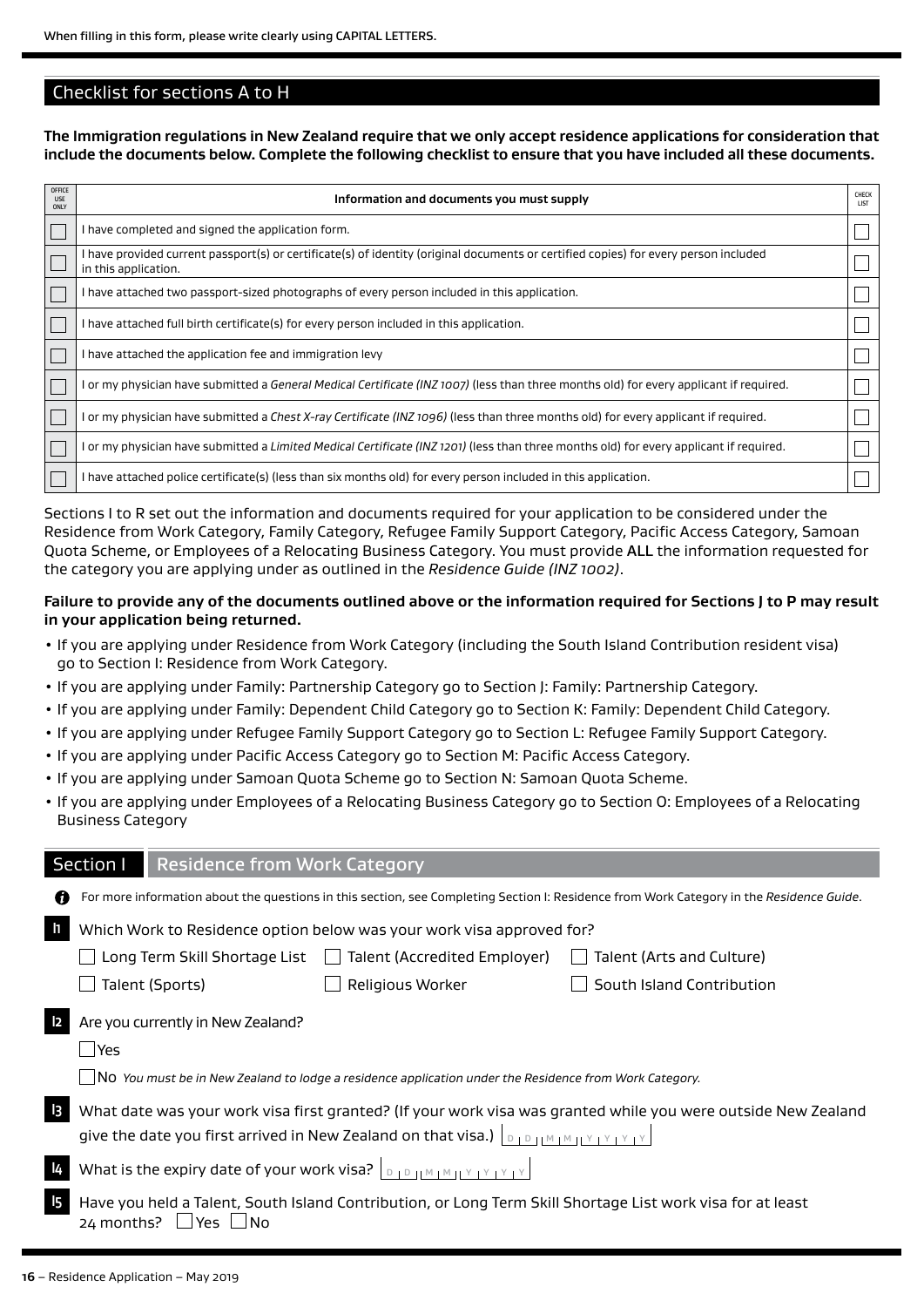## English language requirement for partner and dependants and Religious Worker applicants

**I6** Partners and dependent children aged 16 and over are required to meet English language requirements or prepurchase ESOL tuition.

Partners and dependent children included in applications for a South Island Contribution resident visa **do not** need to meet English language requirements or prepurchase ESOL tuition.

Indicate how your partner or dependent child(ren) aged 16 or over will meet English language requirements or whether they will preprurchase ESOL tuition. Write "N/A" or "not applicable" if no one else aged 16 or over is included in your application.

For more information, see our leaflet *English Language Information (INZ 1060)*. A

| Name of partner or dependant | Meets minimum standard of English?            |                                                |  |
|------------------------------|-----------------------------------------------|------------------------------------------------|--|
|                              | Yes - list evidence provided with application | No - intends to<br>prepurchase ESOL<br>tuition |  |
|                              |                                               | Yes No                                         |  |
|                              |                                               | $\blacksquare$ Yes $\blacksquare$ No           |  |
|                              |                                               | $\Box$ Yes $\Box$ No                           |  |
|                              |                                               | $\Box$ Yes $\Box$ No                           |  |
|                              |                                               | N <sub>0</sub><br>Yes                          |  |
|                              |                                               | l No<br>l Yes                                  |  |

**I7** Principal applicants under Religious Worker instructions are required to meet a minimum standard of English. Please list below the evidence you have provided with your application to demonstrate you meet the minimum standard of English required for your application:

*Long Term Skill Shortage List, Talent (Accredited Employer), and South Island Contribution applicants go to* **I8** *.* 

*Talent (Arts, Culture and Sports) applicants go to* **I12** *.*

*Religious Worker applicants go to* |  $\text{II}_5$  |

# To be completed by Long Term Skill Shortage List, Talent (Accredited Employer), and South Island Contribution applicants

**I8** Give details of your employer(s) since your Long Term Skill Shortage List, Talent (Accredited Employer), or South Island Contribution work visa was granted.

#### **Employer one**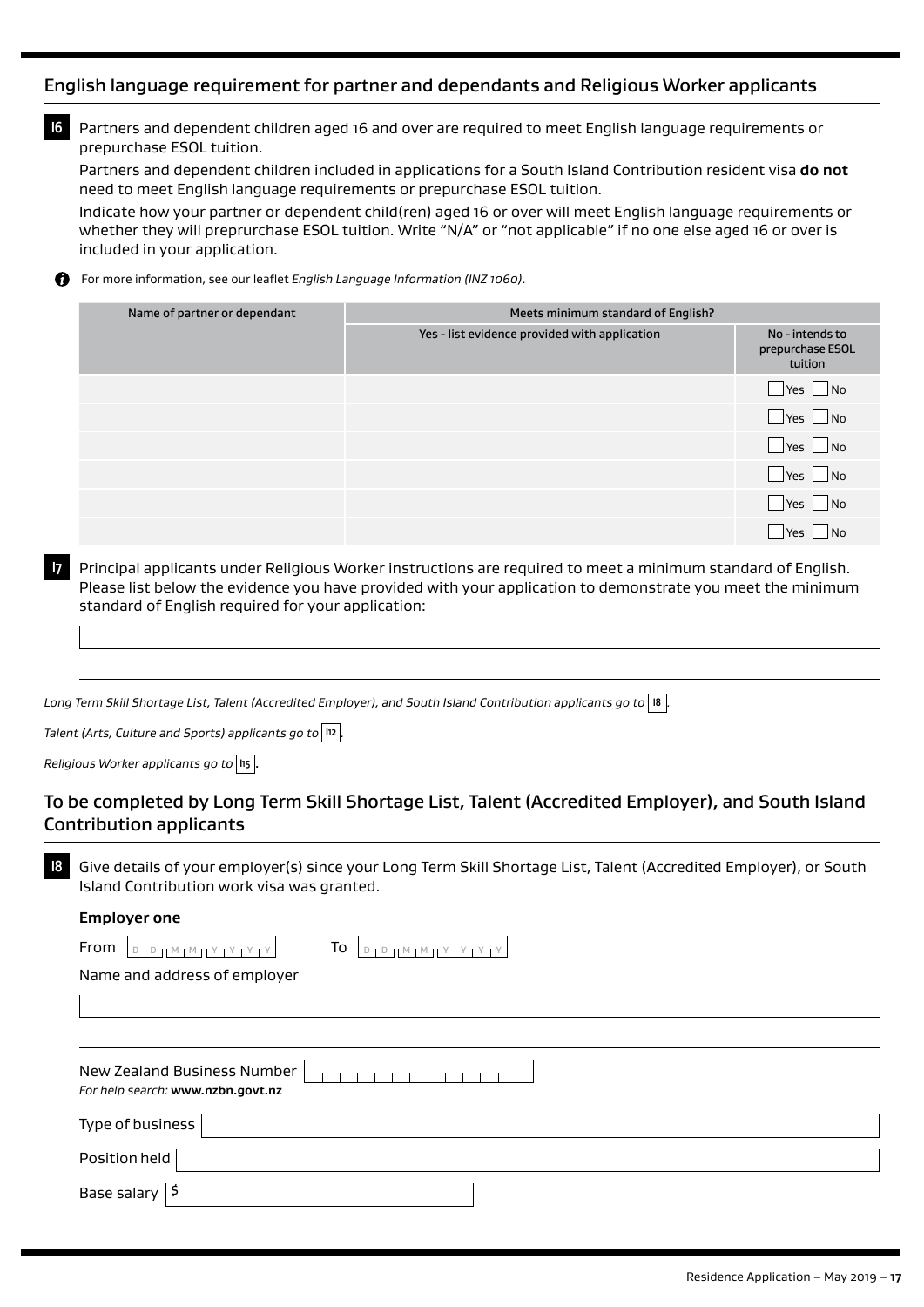|                | Contact name and position                                                                                                                                                                                                           |
|----------------|-------------------------------------------------------------------------------------------------------------------------------------------------------------------------------------------------------------------------------------|
|                | Telephone (daytime)<br>Fax                                                                                                                                                                                                          |
|                | Email                                                                                                                                                                                                                               |
|                | <b>Employer two</b><br>$D D D M M M Y Y Y Y Y$<br>From<br>$D + D + M + M + Y + Y + Y + Y$<br>To<br>Name and address of employer                                                                                                     |
|                | New Zealand Business Number<br><b>TELEVISION</b><br>For help search: www.nzbn.govt.nz                                                                                                                                               |
|                | Type of business                                                                                                                                                                                                                    |
|                | Position held<br><u> 1989 - Andrea State Barbara, política establece</u>                                                                                                                                                            |
|                | Base salary $ 5$                                                                                                                                                                                                                    |
|                | Contact name and position                                                                                                                                                                                                           |
|                | Telephone (daytime)<br>Fax                                                                                                                                                                                                          |
|                | Email                                                                                                                                                                                                                               |
|                | If you have more employer details to provide, please include them on a separate sheet.                                                                                                                                              |
| l9             | Is registration required in New Zealand to practise in the occupation you are employed in?<br>Nes Do you have a current registration certificate? $\Box$ Yes $\Box$ No<br>$ $ No                                                    |
| <b>110</b>     | Talent (Accredited Employer) applicants only. Have you been employed by an accredited employer (or another<br>INZ-approved employer) in New Zealand for at least 24 months?<br>$\Box$ Yes $\Box$ No                                 |
| $\blacksquare$ | Long Term Skill Shortage List applicants only. Have you been employed in an occupation on the Long Term Skill<br>Shortage List for at least 24 months?                                                                              |
| 112            | $\Box$ Yes $\Box$ No<br>South Island Contribution applicants only. Have you been employed in a full-time role of at least 30 hours per<br>week, in the region and industry that was specified on your visa?<br>$\Box$ Yes $\Box$ No |
|                | Evidence you must provide                                                                                                                                                                                                           |
|                | Attach evidence (see the Residence Guide) of:                                                                                                                                                                                       |
|                | . employment in New Zealand since you were granted your Long Term Skill Shortage List, Talent (Accredited<br>Employer), or South Island Contribution work visa                                                                      |
|                | • full or provisional New Zealand registration if registration is required for your occupation (refer to the Long Term<br>Skill Shortage List)                                                                                      |
|                | • For Long Term Skill Shortage and Talent (Accredited Employer) applicants only: current ongoing employment that<br>meets the NZ\$55,000 minimum base salary requirement (per annum)                                                |
|                | • For South Island Contribution applicants only: current ongoing employment or an offer of employment in the region                                                                                                                 |

and industry specified on your South Island Contribution work visa.

*Long Term Skill Shortage, Talent (Accredited Employer) and South Island Contribution applicants go to Section P: Declaration.*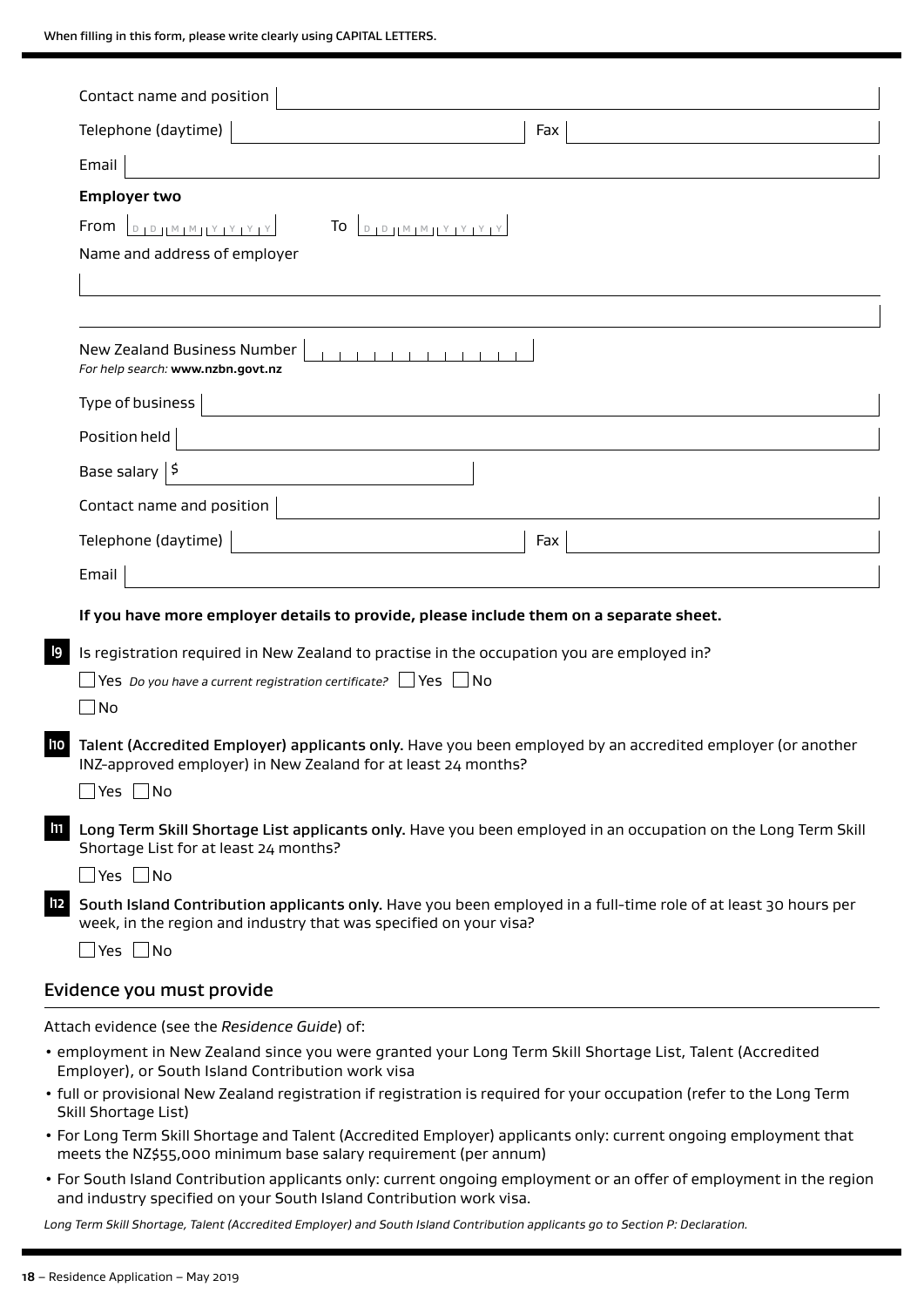|                           | Have you attached a Talent (Arts, Culture and Sports) Sponsorship Form (INZ 1091) sponsoring you for residence?                                                                                                           |  |
|---------------------------|---------------------------------------------------------------------------------------------------------------------------------------------------------------------------------------------------------------------------|--|
|                           | $ N_{\Omega}$<br>l Yes l                                                                                                                                                                                                  |  |
|                           | Have you or any person included in this application applied for or been granted any form of welfare assistance<br>or benefits in New Zealand since you were granted your Talent work visa?<br>   Yes    No                |  |
|                           | Do you consent to INZ seeking confirmation from Work and Income that you have not applied for or been granted<br>welfare assistance or benefits during this time? (If No, your application may be declined.)<br> Yes   No |  |
| Evidence you must provide |                                                                                                                                                                                                                           |  |

Also attach evidence (see the *Residence Guide*) of:

- active engagement in your field over a period of 24 months in New Zealand including a completed Summary of Earnings form from the IRD
- your continued prominence in your field
- how your continued presence in New Zealand will enhance New Zealand's accomplishments and participation in arts, culture or sport.

*Talent (Arts, Culture and Sports) applicants go to Section P: Declaration*

## To be completed by Religious Worker instructions applicants

**I16** Have you been employed by a religious organisation as a religious worker on a Religious Worker work visa for at least three years?

 $\Box$ Yes  $\Box$ No

**I17** Have you or any person included in this application applied for or been granted any form of welfare assistance or benefits in New Zealand since you were granted a work visa under Religious Worker instructions?

 $\Box$ Yes  $\Box$ No

**I18** Do you consent to INZ seeking information from Work and Income that you, or any other person included in this application, have not applied for any form of welfare assistance or benefits during this time? (If No, your application may be declined)

 $\Box$ Yes  $\Box$ No

### Evidence you must provide

Also attach evidence to support your resident visa application under Religious Worker instructions (see the Residence Guide), including:

- a completed Sponsorship Form for Religious Workers (INZ 1190), and
- evidence of the sponsoring organisation's financial ability to sponsor you for five years,
- an employment agreement or a description of the religious work from the sponsoring organisation, and
- evidence of a long-term need for a religious worker with the sponsoring organisation.

*Religious Worker applicants go to Section P: Declaration.*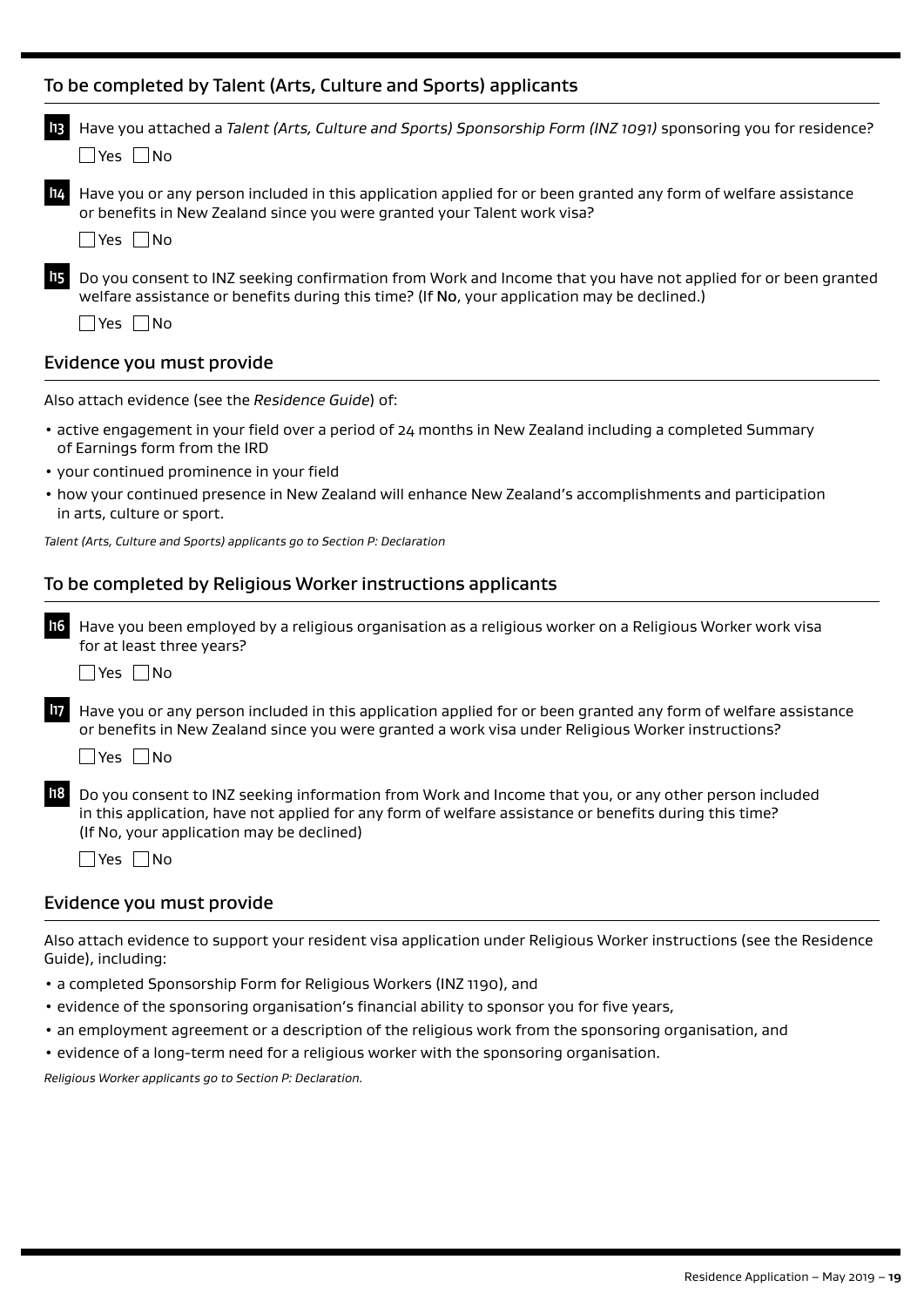|                | Section J<br><b>Family: Partnership Category</b>                                                                                                                      |
|----------------|-----------------------------------------------------------------------------------------------------------------------------------------------------------------------|
|                | Partnership means either legally married, or in a civil union, or in a de facto relationship (whether opposite<br>or same sex).                                       |
|                | For more information about the questions in this section, see 'Completing Section J: Family Category Partnership Instructions' in the<br>Residence Guide.             |
| $\mathbf{I}$   | New Zealand partner's family name or surname                                                                                                                          |
|                | New Zealand partner's first name or given names                                                                                                                       |
| 2              | This person is my:<br>$\Box$ spouse $\Box$ partner                                                                                                                    |
| $\overline{3}$ | If married, what was the date of your marriage and in what country did this marriage take place?                                                                      |
|                | Country<br>Date<br>$D \parallel D \parallel M \parallel M \parallel Y \parallel Y \parallel Y \parallel$                                                              |
| $\frac{1}{4}$  | If in a civil union, what was the date of your civil union?                                                                                                           |
| 15             |                                                                                                                                                                       |
| J <sub>6</sub> | How long have you been living together in this partnership? You must have lived together for 12 months or more<br>to be eligible for a visa under this category.      |
|                | Years<br>Months                                                                                                                                                       |
|                | Are you living in a genuine and stable relationship (entered into with the intention of being maintained<br>on a long-term and exclusive basis)? $\Box$ Yes $\Box$ No |
|                | If you are not living together, please explain.                                                                                                                       |
|                |                                                                                                                                                                       |
|                |                                                                                                                                                                       |
|                |                                                                                                                                                                       |
|                |                                                                                                                                                                       |
|                |                                                                                                                                                                       |
| 7              | Do you meet the minimum requirements for recognition of partnerships?<br>Yes<br>1 No                                                                                  |
| 8              | Is your partner eligible to support you?<br>$\Box$ Yes<br>$\Box$ No                                                                                                   |
| $\overline{9}$ | Is your partner a New Zealand citizen?<br>│ Yes │ No                                                                                                                  |
| J10            | Does your partner hold a New Zealand residence class visa? □ Yes □ No                                                                                                 |
| J11            | Does your partner hold a valid Australian passport? Ves No                                                                                                            |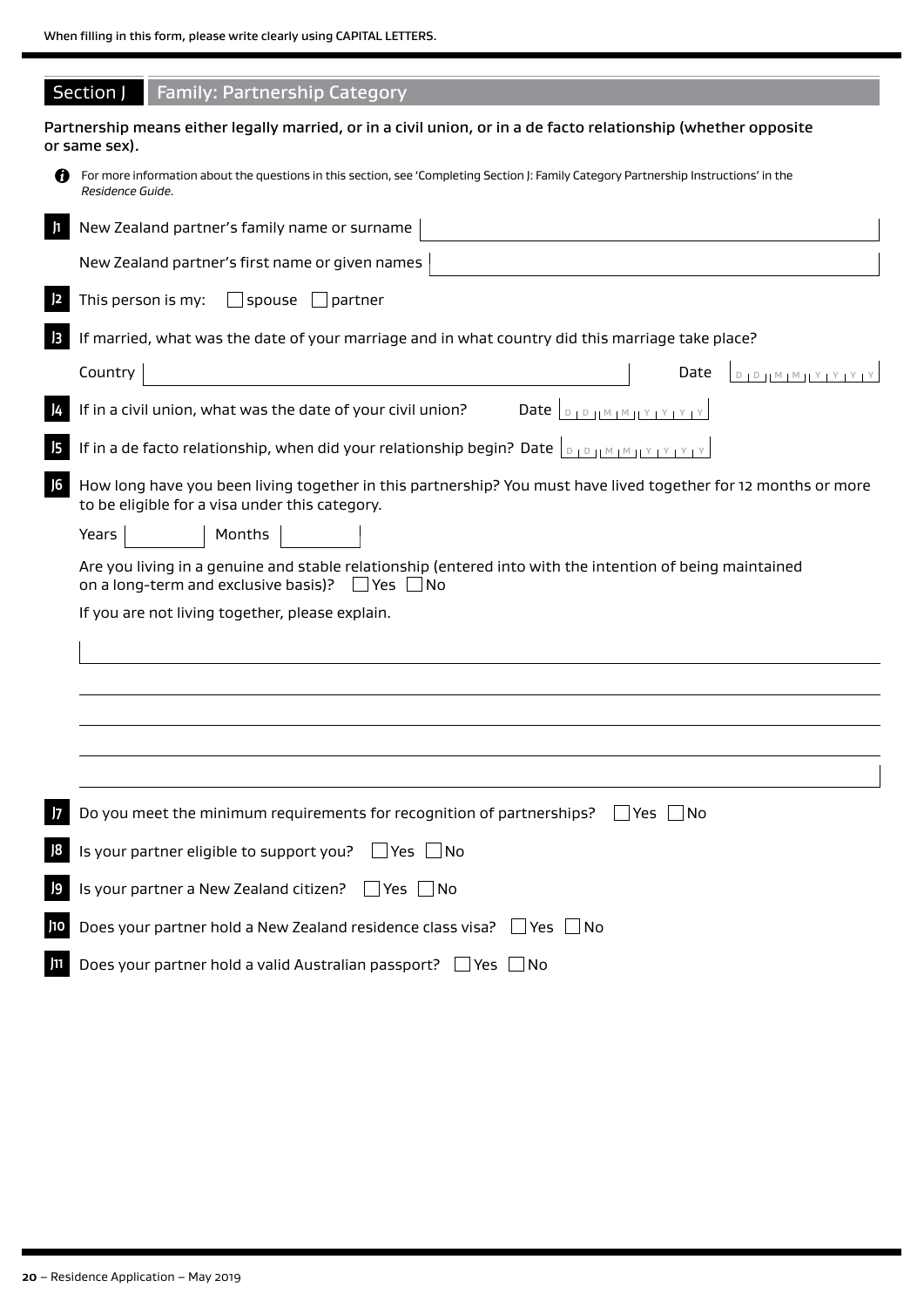# Evidence you must provide

You must provide:

- details of your New Zealand partner in sections D and E
- a *Partnership Support Form for Residence (INZ 1178)* completed by your partner
- evidence of your relationship as described in the Residence Guide at Completing Section K: Family: Partnership Category.

Your partner (if 17 years of age or over) must provide police certificate(s) for all countries that they have lived in for 12 months or more in the 10 years prior to the date the application is made. However, your partner does not need to provide a police certificate from New Zealand (we will obtain this on their behalf if required).

The onus is on you to provide as much evidence as possible to show you and your partner are living together in a genuine and stable partnership.

*Family: Partnership Category applicants go to Section P: Declaration.*

|                           | <b>Section K</b> Family: Dependent Child Category                                                                                                                                                              |  |  |
|---------------------------|----------------------------------------------------------------------------------------------------------------------------------------------------------------------------------------------------------------|--|--|
|                           | For more information about the questions in this section, see 'Completing Section K: Family Category: Dependent Child Instructions'<br>in the Residence Guide.                                                 |  |  |
| <b>K1</b>                 | Are you aged 17 or under?<br>Yes No                                                                                                                                                                            |  |  |
| K <sub>2</sub>            | Are you aged 18 to 20 years, with no children?<br> Yes   No                                                                                                                                                    |  |  |
| K3                        | Are you aged 21 to 24 years, with no children and totally or substantially reliant on an adult (whether your<br>parent or not) for financial support, whether living with them or not?<br>$\Box$ Yes $\Box$ No |  |  |
| <b>K4</b>                 | Are you the dependent child of a person who is a New Zealand citizen or residence class visa holder and<br>who is living in New Zealand?<br>_ Yes  _ No                                                        |  |  |
| K <sub>5</sub>            | Are you single? Note that single means you are not living together with a partner in a genuine and<br>stable relationship.<br> Yes    No                                                                       |  |  |
| Evidence you must provide |                                                                                                                                                                                                                |  |  |

You must provide evidence of your relationship to your New Zealand resident or citizen parent(s).

*Family: Dependent Child Category applicants go to Section P: Declaration.*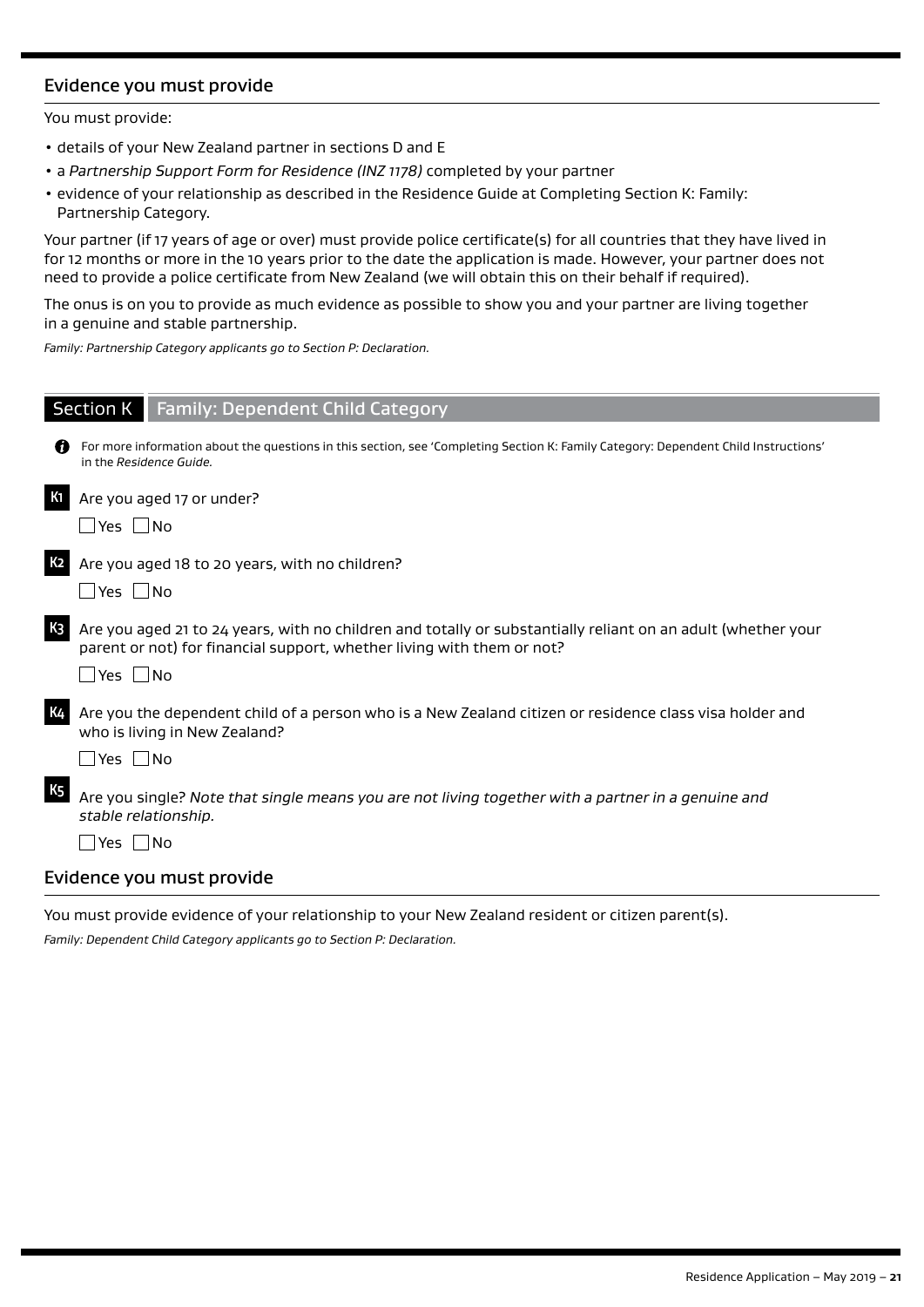|                | <b>Section L</b><br><b>Refugee Family Support Category</b>                                                                                                                                                                                                                                                                    |
|----------------|-------------------------------------------------------------------------------------------------------------------------------------------------------------------------------------------------------------------------------------------------------------------------------------------------------------------------------|
| 61             | For more information about the questions in this section, see 'Completing Section L: Refugee Family Support Category Instructions'<br>in the Residence Guide.                                                                                                                                                                 |
| $\mathbf{L}$   | Which tier of the Refugee Family Support Category do you want to apply under?                                                                                                                                                                                                                                                 |
|                | $\sqrt{\frac{1}{1}}$ Tier one Goto $\sqrt{2}$                                                                                                                                                                                                                                                                                 |
|                | Tier two Go to L3                                                                                                                                                                                                                                                                                                             |
| L <sub>2</sub> | Tick the box that applies to you (tier one applicants only):                                                                                                                                                                                                                                                                  |
|                | My sponsor has no immediate family in New Zealand                                                                                                                                                                                                                                                                             |
|                | My sponsor is the sole carer of a dependent relative(s) in New Zealand on an ongoing basis. My sponsor has<br>no other immediate family in New Zealand (excluding their dependent relative or relatives being cared for).<br>The dependent relative also has no other immediate family in New Zealand (excluding my sponsor). |
|                | Note that if your sponsor is eligible under tier one on the basis that they are a sole carer, you must provide evidence that they are a sole carer.                                                                                                                                                                           |
| L <sub>3</sub> | Supply the following details about your sponsor:                                                                                                                                                                                                                                                                              |
|                | Your sponsor's registration reference number                                                                                                                                                                                                                                                                                  |
|                | Your sponsor's name                                                                                                                                                                                                                                                                                                           |
|                | Your sponsor's date of birth<br>$D + D + M + M + Y +$                                                                                                                                                                                                                                                                         |
|                |                                                                                                                                                                                                                                                                                                                               |

## Evidence you must provide

You must provide evidence of your relationship to your sponsor, and their immigration status.

*Refugee Family Support Category applicants go to Section P: Declaration.*

|                | Section M   Pacific Access Category                                                                                                                                 |
|----------------|---------------------------------------------------------------------------------------------------------------------------------------------------------------------|
| 61             | For more information about the questions in this section, see 'Completing Sections M and N: Pacific Access Category/Samoan Quota Scheme'<br>in the Residence Guide. |
| M <sub>1</sub> | Supply your registration reference number                                                                                                                           |
| M <sub>2</sub> | Do you have an offer of employment in New Zealand? $\Box$ Yes You must submit evidence of your employment offer. $\Box$ No                                          |
|                |                                                                                                                                                                     |

## Evidence you must provide

You must submit evidence of your offer of employment.

*Pacific Access Category applicants go to Section P: Declaration.*

## Section N Samoan Quota Scheme

For more information about the questions in this section, see 'Completing Sections M and N: Pacific Access Category/Samoan Quota Scheme' in the *Residence Guide.*

| $\overline{\text{M}}$ Please supply your registration reference number                                                                    |  |
|-------------------------------------------------------------------------------------------------------------------------------------------|--|
| N <sub>2</sub> Do you have an offer of employment in New Zealand? $\Box$ Yes You must submit evidence of your employment offer. $\Box$ No |  |

## Evidence you must provide

You must submit evidence of your offer of employment.

*Samoan Quota Scheme applicants go to Section P: Declaration*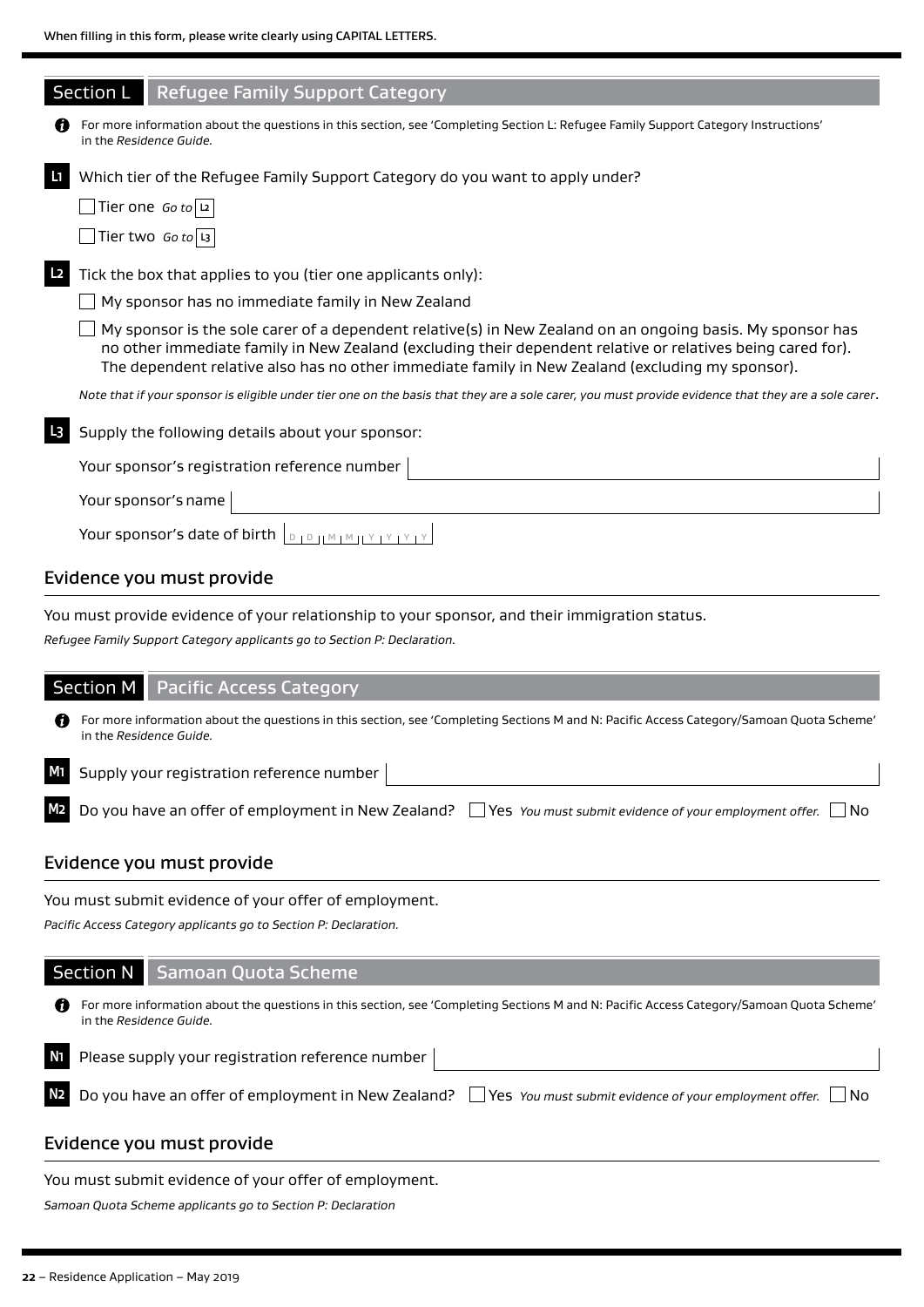# Section O Employees of a Relocating Business Category

#### **English language requirements apply to every person 16 years of age and over who is included in an application under Employees of a Relocating Business Category.**

Principal applicants must meet the minimum standard of English. Partners or dependent children included in this application may either show that they meet the minimum standard of English or pre-purchase English language tuition.

For more information about the questions in this section, see 'Completing Section O: Employees of a Relocating Business Category'.



**O1** Does the principal applicant meet the minimum standard of English?

A For more information, see our booklet *English Language Information [INZ 1060]*

Yes *List evidence provided with your application.* No *Your application cannot be approved.*

#### **O2** Partners and dependent children

| Name of partner or dependant | Meets minimum standard of English?            |                                                |
|------------------------------|-----------------------------------------------|------------------------------------------------|
|                              | Yes - list evidence provided with application | No - intends to<br>prepurchase ESOL<br>tuition |
|                              |                                               | $\Box$ Yes $\Box$ No                           |
|                              |                                               | $\blacksquare$ Yes $\blacksquare$ No           |
|                              |                                               | $\Box$ Yes $\Box$ No                           |
|                              |                                               | $\Box$ Yes $\Box$ No                           |
|                              |                                               | $\Box$ Yes $\Box$ No                           |
|                              |                                               | $\Box$ Yes $\Box$ No                           |
|                              |                                               | $\Box$ Yes $\Box$ No                           |
|                              |                                               | Yes   No                                       |

#### **O3** Trading name and address of business in New Zealand.

New Zealand Business Number **TELEVISION** *For help search:* **www.nzbn.govt.nz**

**O4** Your role/involvement in the business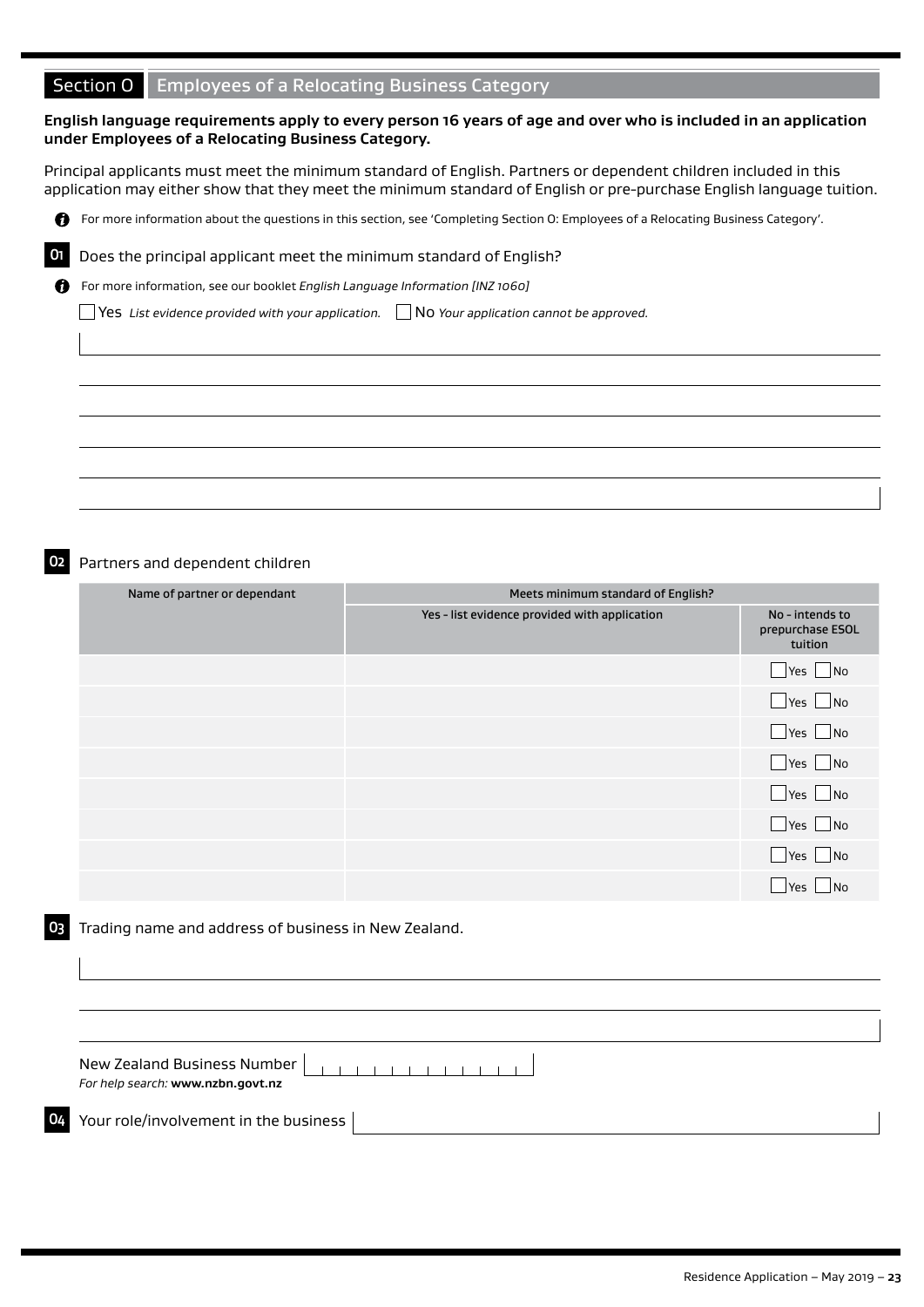## Your educational qualifications

| Date obtained<br>(DD/MM/YY) | Qualification | Educational institution (if applicable) |
|-----------------------------|---------------|-----------------------------------------|
|                             |               |                                         |
|                             |               |                                         |
|                             |               |                                         |
|                             |               |                                         |
|                             |               |                                         |
|                             |               |                                         |

#### **O6** Your work experience

| Date from<br>(DD/MM/YY) | Date to<br>(DD/MM/YY)                                                                                                                                                                                                                                                                                                              | Organisation | <b>Position</b> |
|-------------------------|------------------------------------------------------------------------------------------------------------------------------------------------------------------------------------------------------------------------------------------------------------------------------------------------------------------------------------|--------------|-----------------|
| $\sqrt{2}$              | $\sqrt{2}$                                                                                                                                                                                                                                                                                                                         |              |                 |
| $\sqrt{2}$              | $\sqrt{2}$                                                                                                                                                                                                                                                                                                                         |              |                 |
| $\sqrt{2}$              | $\overline{a}$ and $\overline{a}$ and $\overline{a}$ and $\overline{a}$ and $\overline{a}$ and $\overline{a}$ and $\overline{a}$ and $\overline{a}$ and $\overline{a}$ and $\overline{a}$ and $\overline{a}$ and $\overline{a}$ and $\overline{a}$ and $\overline{a}$ and $\overline{a}$ and $\overline{a}$ and $\overline{a}$ and |              |                 |
|                         |                                                                                                                                                                                                                                                                                                                                    |              |                 |

## **O7** Are you eligible for residence under any other category?

See the *Self-Assessment Guide for Residence in New Zealand (INZ 1003)* for eligibility requirements for other residence categories.

Yes *Your application cannot be approved under the Employee of a Relocating Business Category*

 $\Box$ No

**O8** Have all businesses you have had significant influence over complied with all immigration, employment and taxation laws?

Significant influence includes, but is not limited to, control of management and administrative functions when acting as a director or senior manager.

Yes No *Provide details*

**O9** Have you ever been investigated by the Serious Fraud Office or the New Zealand Police for any offences arising in the course of, or resulting from, business dealings?

| $\Box$ Yes Provide details | $\Box$ No |
|----------------------------|-----------|
|----------------------------|-----------|

**O10** Have you ever been involved in business fraud or financial impropriety?

Yes *Provide details* No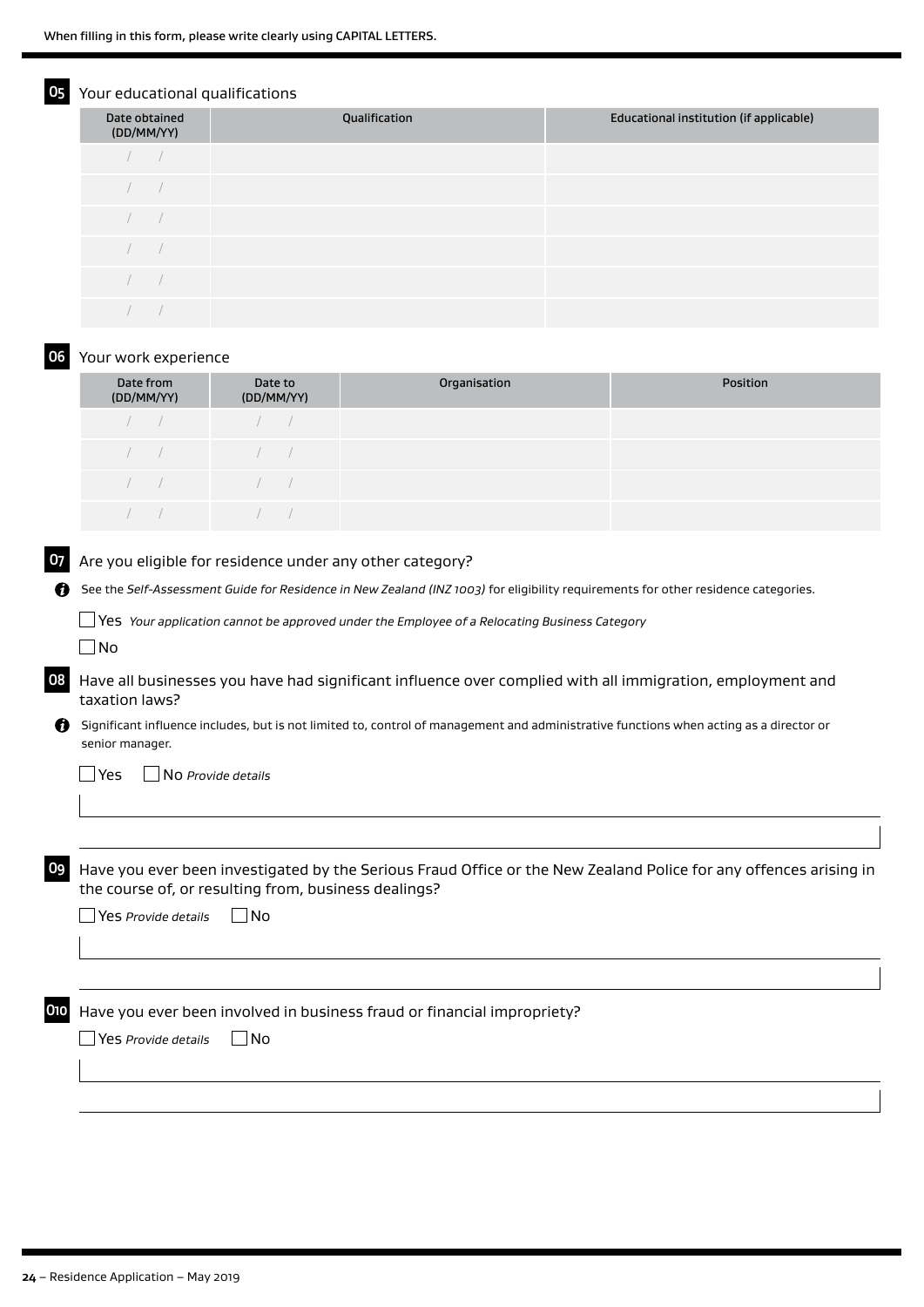# Evidence you must provide

Attach evidence (see the Residence Guide) of:

A letter to Immigration New Zealand from the Chief Executive Officer (CEO) of the relocating business that

- explains why the business is relocating and what the benefits will be to New Zealand; and
- provides details of the employee(s) to be relocated explaining why they are not eligible for approval under any of the other categories of residence instructions.

The relocation of the business must be supported by New Zealand Trade and Enterprise (NZTE). INZ will consult with NZTE to determine their support of your application.

# Section P Declaration

**This section must be signed by the principal applicant and any partner and dependent children aged 18 years and over who are included in the application. Make sure you understand the declarations below before you sign them.**



For more information about the declaration, see Section 'Completing Section P: Declaration' in the *Residence Guide*.

I understand that if I make any false statements, or provide any false or misleading information, or have changed or altered this form in any way, my application may be declined, or I may become liable for deportation.

I understand the notes and questions in this form and I declare the information given about myself, my partner and any children is true and complete.

I declare that I have listed all my family members, including any adopted by custom and my grandparents or legal guardians (if any) if both my parents are deceased, and understand that the non-declaration of any family members may result in that family member not being recognised as part of my family in future applications.

I will inform Immigration New Zealand of any relevant fact or change of circumstances that may (i) affect the decision on my application for a visa, or (ii) affect the decision to grant entry permission based on the visa for which I am applying.

I am aware that convictions for certain criminal offences committed up to 10 years after first being granted a residence class visa can result in deportation from New Zealand.

I declare that there are no matters or warrants outstanding, or investigations of any kind, which could have any current or future effect on the assessment of my good character or the good character of any other persons included in this application.

I understand that if I have received immigration advice from an immigration adviser and if that immigration adviser is not licensed under the Immigration Advisers Licensing Act 2007 when they should be, Immigration New Zealand will return my application.

I understand that Immigration New Zealand may provide information about my entitlement to work to potential employers via the online VisaView system. VisaView is authorised by legislation.

I authorise INZ to make any enquiries it deems necessary in respect of the information provided on this form and/or accompanying documentation, and to share this information with other government agencies (including overseas agencies) to the extent necessary to make decisions about my immigration status.

I authorise any agency whether in New Zealand or overseas, including but not limited to border or immigration agencies, education providers, financial institutions, foreign embassies, government authorities, healthcare providers, police or other law enforcement agencies, that holds information (including personal information) related to information on this form and/or accompanying documentation to disclose that information to Immigration New Zealand.

I authorise INZ to provide information about my state of health and my immigration status to any health service agency. I authorise any health service agency to provide information about my state of health to INZ.

I accept that any advice given to me by INZ before lodging this application was intended to assist me, and acting on that does not mean that my application for residence will be approved.

I understand that in order to work in certain occupations in New Zealand, registration is required by law. I accept that the granting of a residence class visa does not guarantee that registration will be granted.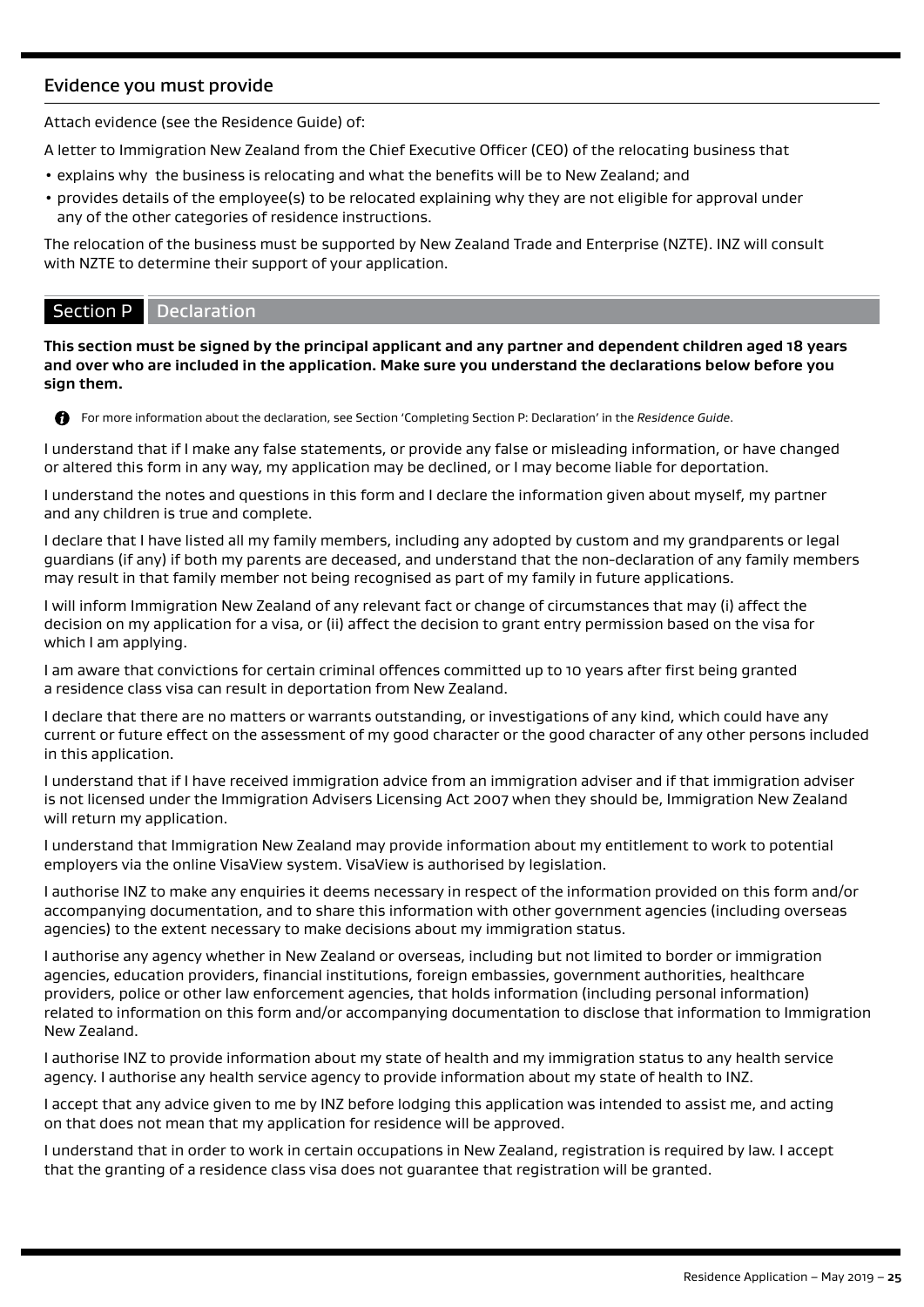I have sufficient personal resources to maintain myself and my dependants for at least my first 24 months as a resident in New Zealand. (This does not apply to applicants under the Refugee Family Support Category, applicants under the Family categories or whose sponsor has been recognised as a refugee, applicants under the Family: Partnership Category or Family: Dependent Child Category, or applicants under the Religious Worker instructions.)

The personal resources I will use are (tick at least one):

- П my cash and assets
	- a verified definite offer of employment in New Zealand (evidence attached).

I agree that information about my personal resources and the contents of this form may be provided to Work and Income (a service unit of the Ministry of Social Development) if I apply for an emergency benefit. I understand that I will need to give a copy of this declaration to Work and Income if I apply for an emergency benefit.

I understand that I am not entitled to an emergency benefit, unemployment benefit on grounds of hardship or sickness benefit on grounds of hardship from Work and Income for the first 24 months of my residence in New Zealand unless I can show that I am in hardship. I also understand that if I apply for an emergency benefit, unemployment benefit on grounds of hardship or sickness benefit on grounds of hardship that I will need to show that I cannot support myself and my dependants before any application for emergency benefit, unemployment benefit on grounds of hardship or sickness benefit on grounds of hardship is considered. I understand that my application for an emergency benefit, unemployment benefit on grounds of hardship or sickness benefit on grounds of hardship may be declined if I have deprived myself of income or property, by gift or any other method.

If my application is approved under the Talent (Arts, Culture and Sports) Instructions, I agree that the Ministry of Social Development may provide INZ with:

- any information concerning welfare assistance that I (or any other person included in my application for residence) have applied for, or have been granted, during the five years in which my residence in New Zealand is supported, and
- any information that I provide to the Ministry of Social Development about my sponsor.

Should my residence application be approved under Religious Worker instructions, I understand that my resident visa will be subject to the condition, under Section 55 of the Immigration Act 2009, that my sponsor must meet the obligations they agreed to in the *Sponsorship Form for Religious Workers (INZ 1190)* for five years. If my sponsor fails to meet their obligations, I understand I may be liable for deportation. I agree that the Ministry of Social Development may provide INZ with:

- any information concerning welfare assistance that I (or any other person included in my application for residence) have applied for, or have been granted, during the five years in which my residence in New Zealand is supported, and for the period since I was granted a work visa under Religious Worker immigration instructions, and
- any information that I provide to the Ministry of Social Development about my sponsor.

Should my residence application be approved under the Talent (Arts Sport and Culture) Instructions, I understand that my resident visa will be subject to the condition under section 55 of the Immigration Act 2009 for two years, that my sponsor must meet the obligations they agreed to in the *Talent (Arts, Culture and Sports) Sponsorship Form (INZ 1091)*. If my sponsor fails to meet their obligations, I understand I may become liable for deportation.

| Signature of principal applicant                                                   | Date $ $<br>D   D     M   M   Y   Y   Y   Y   Y                                                                                       |
|------------------------------------------------------------------------------------|---------------------------------------------------------------------------------------------------------------------------------------|
| Signature of partner                                                               |                                                                                                                                       |
| Signature of parent or guardian if principal applicant is under 18 years of age    | Date $\vert_{D+D+ M+ M+ Y+Y+Y} \vert$                                                                                                 |
| Signatures of accompanying dependent children over 18 years of age (if applicable) |                                                                                                                                       |
| Child one                                                                          | Date $\vert_{\mathbb{D}_{1}\mathbb{D}_{1} \mathbb{M}_{1}\mathbb{M}_{1} \mathbb{Y}_{1}\mathbb{Y}_{1} \mathbb{Y}_{1} \mathbb{Y}_{1}}$   |
| Child two                                                                          | Date $\vert_{\mathbb{D}_{1}\mathbb{D}_{1} \mathbb{M}_{1}\mathbb{M}_{1} \mathbb{Y}_{1}\mathbb{Y}_{1} \mathbb{Y}_{1} \mathbb{Y}_{1}}$   |
| Child three                                                                        | Date $\vert_{\mathbb{D}_{1}\mathbb{D}_{1} \mathbb{M}_{1}\mathbb{M}_{1}\mathbb{M}_{1}\mathbb{M}_{1}\mathbb{M}_{1}\mathbb{M}_{1}}\vert$ |
| Child four                                                                         | Date $D_{1}D_{1}M_{1}M_{1}Y_{1}Y_{1}Y_{1}Y$                                                                                           |
| Child five                                                                         | Date $ $<br>$M + M + Y + Y +$                                                                                                         |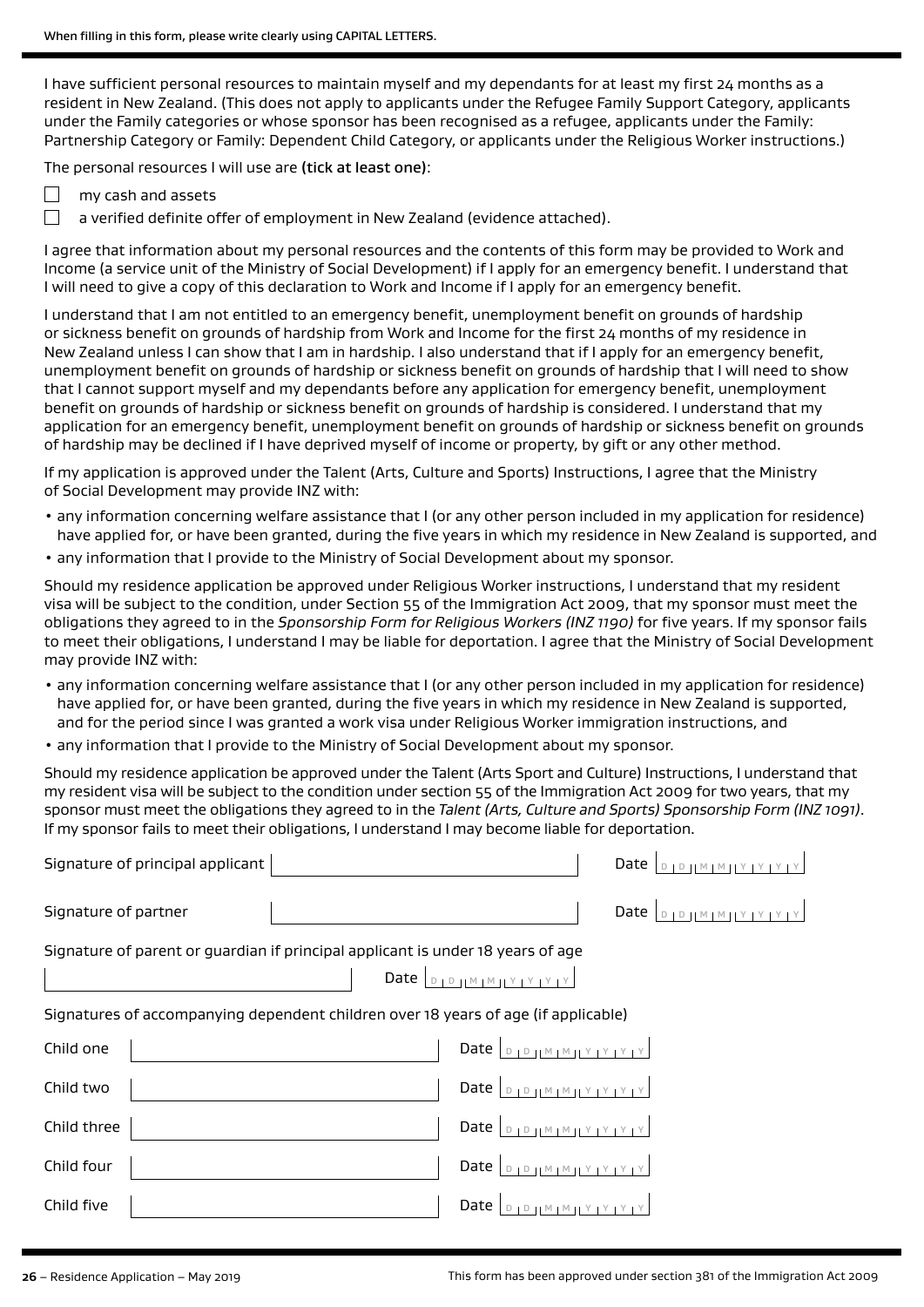| Child six   | Date $\vert_{\text{DIPHMIMIVIVIVIV}}$                                      |
|-------------|----------------------------------------------------------------------------|
| Child seven | Date $\left  \begin{array}{c} 0 & \text{if } m \neq 1 \end{array} \right $ |
| Child eight | Date $\vert_{D+D+ M+M+1 Y+Y+Y} $                                           |
| Child nine  |                                                                            |
| Child ten   |                                                                            |

# Section Q Immigration adviser's details

**This section must be completed by the applicant's immigration adviser. If the applicant has authorised all advisers within an organisation to act on their behalf at B5 , only the person named at B3 must complete this section. If the applicant does not have an immigration adviser, this section does not have to be completed.**

| Q1             | Tick the one option that applies to you.                                                                                                                                                                                                                                          |
|----------------|-----------------------------------------------------------------------------------------------------------------------------------------------------------------------------------------------------------------------------------------------------------------------------------|
|                | I am a licensed immigration adviser under the New Zealand Immigration Advisers Licensing Act 2007. Go to $\approx$                                                                                                                                                                |
|                | am exempt from licensing under the New Zealand Immigration Advisers Licensing Act 2007. Go to $\mathbb{R}^3$                                                                                                                                                                      |
|                | If you are unlicensed when you should be licensed under the Immigration Advisers Licensing Act 2007, Immigration New Zealand<br>will return your client's application. It is an offence to provide immigration advice without holding a licence, unless you are exempt.           |
| Q <sub>2</sub> | Licensed advisers. Please provide your licence details.                                                                                                                                                                                                                           |
|                | Licence type                                                                                                                                                                                                                                                                      |
|                | $\Box$ full $\Box$ provisional $\Box$ limited. List conditions specified in the register.                                                                                                                                                                                         |
|                |                                                                                                                                                                                                                                                                                   |
|                |                                                                                                                                                                                                                                                                                   |
|                | Licence number $ 2, 0$<br>Go to Section R: Declaration by person assisting the applicant.                                                                                                                                                                                         |
| Q3             | Exempt from licensing. Tick one box below to show why you are exempt from licensing.                                                                                                                                                                                              |
|                | I provided immigration advice in an informal or family context only, and I did not provide the advice<br>systematically or for a fee.                                                                                                                                             |
|                | I am a New Zealand member of Parliament or member of their staff and I provided immigration advice<br>as part of my employment agreement.                                                                                                                                         |
|                | I am a foreign diplomat or consular staff.                                                                                                                                                                                                                                        |
|                | I am an employee of the New Zealand public service and I provided immigration advice within the scope<br>of my employment agreement.                                                                                                                                              |
|                | I am a lawyer and I hold a current practising certificate as a barrister or as a barrister and solicitor of the<br>High Court of New Zealand.                                                                                                                                     |
|                | I am employed by, or I am working as a volunteer for, a New Zealand community law centre where at least one<br>lawyer is on the employing body of the community law centre or is employed by or working as a volunteer for<br>the community law centre in a supervisory capacity. |
|                | I am employed by, or I am working as a volunteer for, a New Zealand citizens advice bureau.<br>Go to Section R: Declaration by person assisting the applicant.                                                                                                                    |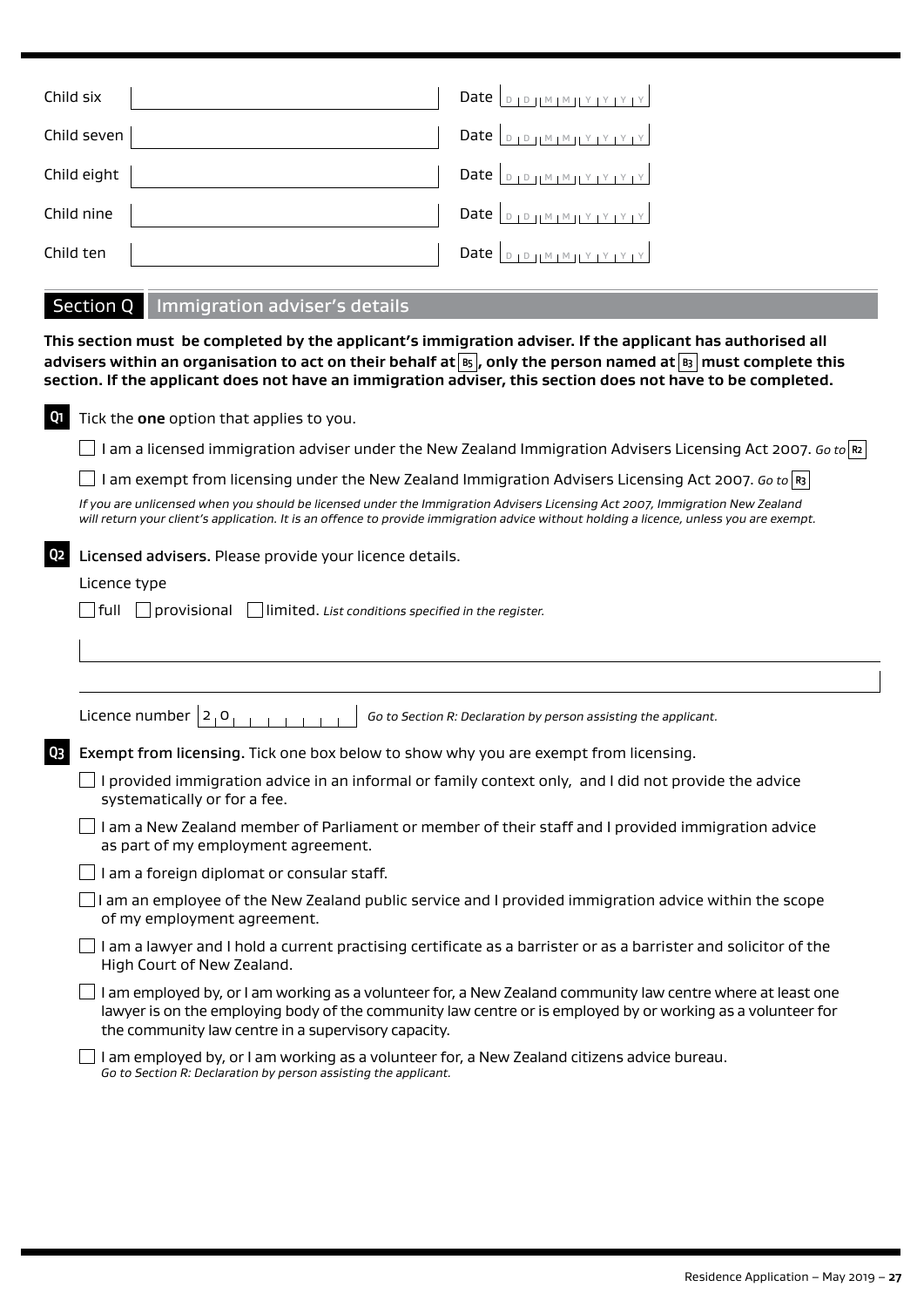## Section R Declaration by person assisting the applicant

**This section must be completed and signed by the applicant's immigration adviser, or by any person who has assisted the applicant by providing immigration advice, explaining, translating, or filling in the form for the applicant. If the applicant does not have an immigration adviser, and no one helped the applicant to fill in this form, this section does not have to be completed.**

*If you are unlicensed when you should be licensed under the Immigration Advisers Licensing Act 2007, Immigration New Zealand will return your client's application. It is an offence to provide immigration advice without holding a licence.*

| For more information, go to the Immigration Advisers Authority website www.iaa.govt.nz, or email info@iaa.govt.nz or write to them |  |
|------------------------------------------------------------------------------------------------------------------------------------|--|
| at PO Box 6222, Wellesley Street, Auckland 1141, New Zealand.                                                                      |  |

|                  | Name and address of person assisting applicant $\Box$ Same as name and address given at $\Box$ , or $\Box$ as below. |  |
|------------------|----------------------------------------------------------------------------------------------------------------------|--|
| Family/last name | Given/first name(s)                                                                                                  |  |

Organisation name (if applicable) and address

|                     | New Zealand Business Number (if applicable) | For help search: www.nzbn.govt.nz |  |
|---------------------|---------------------------------------------|-----------------------------------|--|
| Telephone (daytime) |                                             | Telephone (evening)               |  |
| Fax                 | Email                                       |                                   |  |

I understand that after the applicant has signed this form it is an offence for me to change or add further information, or change or add any documents attached to the form, without making a statement identifying what information or material has been changed, added or attached and by whom. If I make these changes or additions, I must state on the form what they were, who made them and the reason they were made.

I understand that the maximum penalty for this offence is a fine of up to NZ\$100,000 and/or a term of imprisonment of up to seven years.

I certify that the applicant asked me to help them complete this form and any additional forms. I certify that the applicant agreed that the information provided was correct before signing the declaration.

|  | I have assisted the applicant as an interpreter/translator |
|--|------------------------------------------------------------|
|--|------------------------------------------------------------|

 $\Box$ I have assisted the applicant with recording information on the form

 $\Box$ I have assisted the applicant in another way. *Specify*

 $\Box$  I have provided immigration advice (as defined in the Immigration Advisers Licensing Act 2007) and my details in Section Q: Immigration adviser's details, are correct.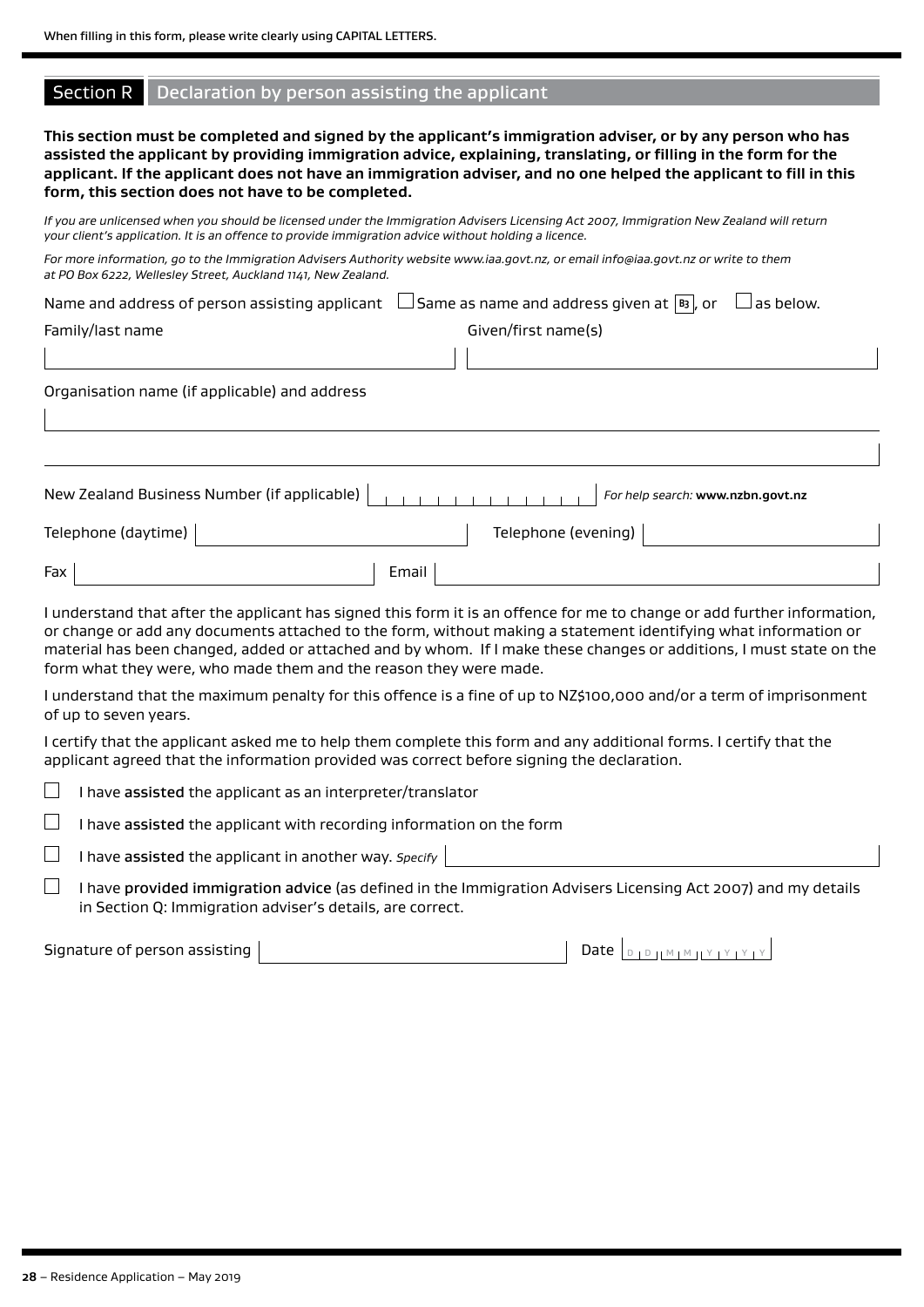# About the information you provide

Immigration New Zealand collects the information about you on this form to decide whether you are eligible for a resident visa. We may also use the information to contact you for research purposes or to advise you on immigration matters.

Collecting the information is authorised by the Immigration Act 2009 and the Immigration Regulations made under that Act. You do not have to provide the information, but if you do not we are likely to decline your application.

It is an offence to employ a person who is not entitled to work in New Zealand. One way for employers to avoid committing this offence is to check a person's entitlement to work with Immigration New Zealand's online VisaView system. VisaView is authorised by legislation.

If you believe that an employer has been given the wrong entitlement information via VisaView you may contact the Immigration Contact Centre (0508 558 855) to request correction of that information.

### **Deciding whether you are eligible to board a flight to New Zealand**

The information we collect may also be used to determine whether you are allowed to board a flight to New Zealand.

We will not share your personal information with airline check-in agents; however, we will send a boarding message to the airline check-in agent based on the information you have provided in this form.

Immigration New Zealand may also share the information you have provided with other government agencies that are entitled to it by law, or with other agencies (as you have agreed in the declaration).

You are able to ask for the information we hold about you and have any of it corrected if you think it is necessary. The address of Immigration New Zealand is PO Box 1473, Wellington 6140, New Zealand. This is not where your application should be sent.

## **Other documents we may need or you may wish to send**

We may ask for additional documents or information so that we can consider it with this application.

You may wish to send other documents or information so that we can consider it with this application. Send photocopies only (not original documents), as these documents will not be returned to you. If we need to see an original document, we will ask you to produce it later.

# Application checklist

| Office<br>Use<br>only | Information and documents you must supply                                                                                                     | Check<br>list |
|-----------------------|-----------------------------------------------------------------------------------------------------------------------------------------------|---------------|
|                       | I have completed the application form.                                                                                                        |               |
|                       | Each person included in the application has signed the form.                                                                                  |               |
|                       | I have provided the application fee and immigration levy.                                                                                     |               |
|                       | I have attached passports or travel documents (the original<br>documents or certified copies) for each person included in<br>the application. |               |
|                       | I have attached full birth certificates for every person included<br>in the application.                                                      |               |
|                       | I have attached medical certificates and chest X-ray certificates<br>for all applicants if required.                                          |               |
|                       | I have attached police certificate(s) (less than six months old)<br>for every person included in this application.                            |               |
|                       | I have attached two recent passport-size photographs of each<br>person included in the application.                                           |               |
|                       | I have attached the required evidence as outlined in sections I<br>to O, and in the Residence Guide (INZ 1002).                               |               |

# Returning your documents

Please return documents to me by secure post at the address given at:

| ×<br>J |
|--------|
|        |

 $\Box$  B<sub>3</sub>

# For more information

If you have questions about completing the form:

- see our website www.immigration.govt.nz/contactus
- telephone our call centre on 0508 558 855 (within New Zealand).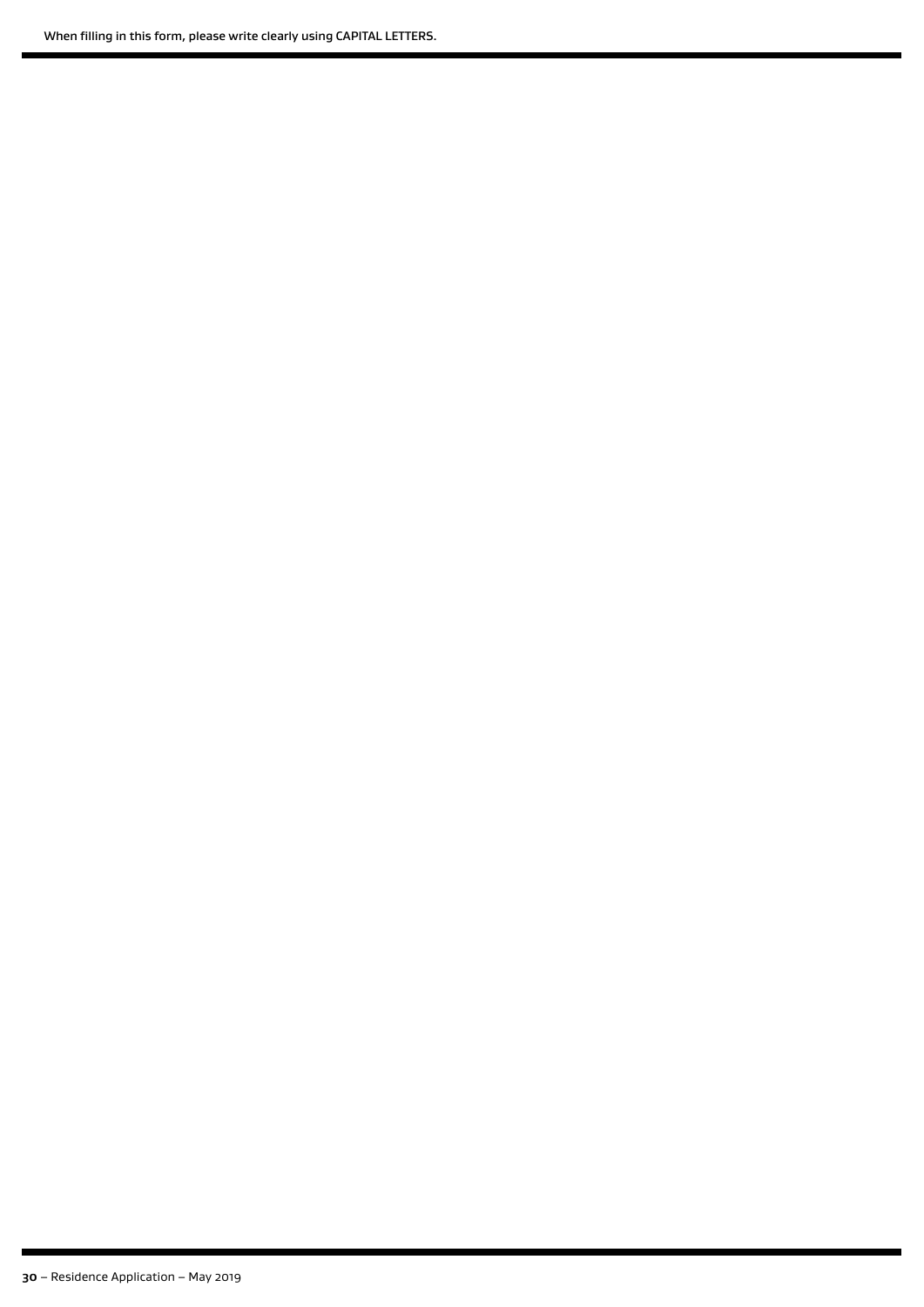# Refunds for payments made in New Zealand

We do not usually issue refunds for unsuccessful applications. However, if you become eligible for a refund, we can either issue a cheque, which will take approximately 20 days to process, or pay the refund directly into a New Zealand bank account. To nominate a bank account if you do become eligible for a refund, complete bank details below. If you do not have a

# New Zealand bank account you may nominate another Amount you are paying: person's New Zealand bank account. *Bank name (eg Westpac) and branch* Amount Currency *Bank account holder name (e.g. NZD, USD, RMB)* Application number *Bank account number (office use only)*  $1 - 1 - 1 - 1$  $-1$   $-1$   $-1$   $-1$ Preferred methods of payment *Signature of applicant or adviser* We recommend that you use one of the following methods of payment for better security and faster processing: If you do not complete this section your application  $\Box$  Bank cheque/bank draft will not be affected. Credit card (choose one)  $\Box$  Mastercard  $\Box$  Visa SWITCH card (UK only) *SWITCH card issue number Name of cardholder Card number* 1 1 1 1 1 1 1 1 1 1 1 1 1 1 *CVC/CVV number Note: Your CVC/CVV number is the three-digit number found on the signature strip on the back of your credit card. Expiry date* <sup>D</sup> <sup>D</sup> <sup>M</sup> <sup>M</sup> <sup>Y</sup> <sup>Y</sup> <sup>Y</sup> <sup>Y</sup> Signature of cardholder **Date** D **D H M M H Y LY LY** Other methods of payment Personal cheque. *Note that we will hold your application for 10 working days to allow the cheque to be cleared.* **We do not accept money orders.**

Section S Paying your application fee and immigration levy

To find out how much to pay, where to send your application, and how long a decision may take, see **www.immigration.govt.nz/fees**.

# Your application fee and immigration levy